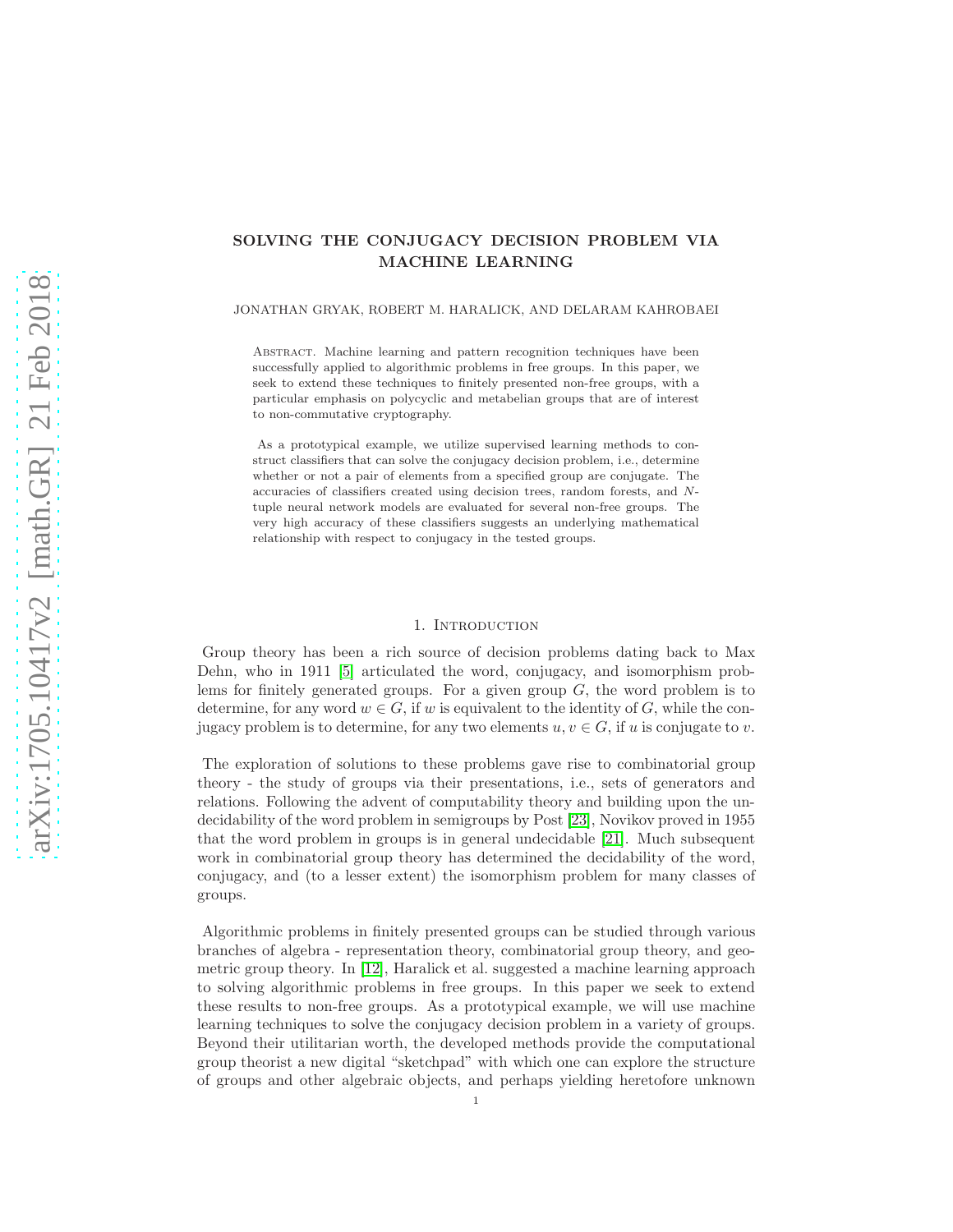mathematical relationships.

We begin in section 2 with discussion of the work of Haralick et al. in free groups and the general framework that they advance to apply machine learning to grouptheoretic problems. In section 3 we leverage the additional structure available in non-free groups to the task of feature extraction - the method by which salient information is gleaned from the training data.

Beyond feature extraction, the machine learning system components of model selection, data generation, and performance evaluation are developed in section 4. The learning models of decision trees, random forests, and N-tuple neural networks are introduced, along with their attendant parameters. With respect to data generation we recommend three independent data sets used throughout the supervised learning process. While there are many methods of evaluating classifier performance, accuracy will be the primary metric used.

In section 5 we apply our machine learning system to the specific task of solving the conjugacy decision problem. We chose six different groups for evaluation, including polycyclic, metabelian, and non-solvable groups. We test the performance of all three learning models with various parameters over all test groups, and, in addition to overall classifier accuracy, provide per class and word length analysis of the performance of the best classifier for each group. We conclude in section 6 with a discussion of our results, as well as outlining the subsequent task of exposing the underlying mathematical relationship intimated by our positive results.

This paper is based in part on the Ph.D. dissertation of Jonathan Gryak at the City University of New York, 2017, written under the supervision of Gryak's advisor Delaram Kahrobaei.

#### 2. Related Work

In [\[12\]](#page-20-3), Haralick et al. posited that pattern recognition techniques are an appropriate methodology for solving problems in combinatorial group theory. To demonstrate, they constructed a machine learning system for discovering effective heuristics for the Whitehead automorphism problem, a search problem in free groups that uses the successive application of the namesake automorphisms to reduce a word to its minimal length.

As mentioned in [\[12\]](#page-20-3), every machine learning system must contend with the following tasks: data generation, feature extraction, model selection, and evaluation. Once the system is constructed, analysis of the system's performance can yield insights into the nature of the problem at hand, and potentially be used to improve upon it. In the following sections we will delve into each of these aforementioned tasks, showing in the process how these techniques can be extended from free groups to finitely presented groups, and ultimately be adapted to solving the conjugacy decision problem The primary difference in the construction of machine learning systems for free and not-free groups is in feature extraction, which is the focus of the next section.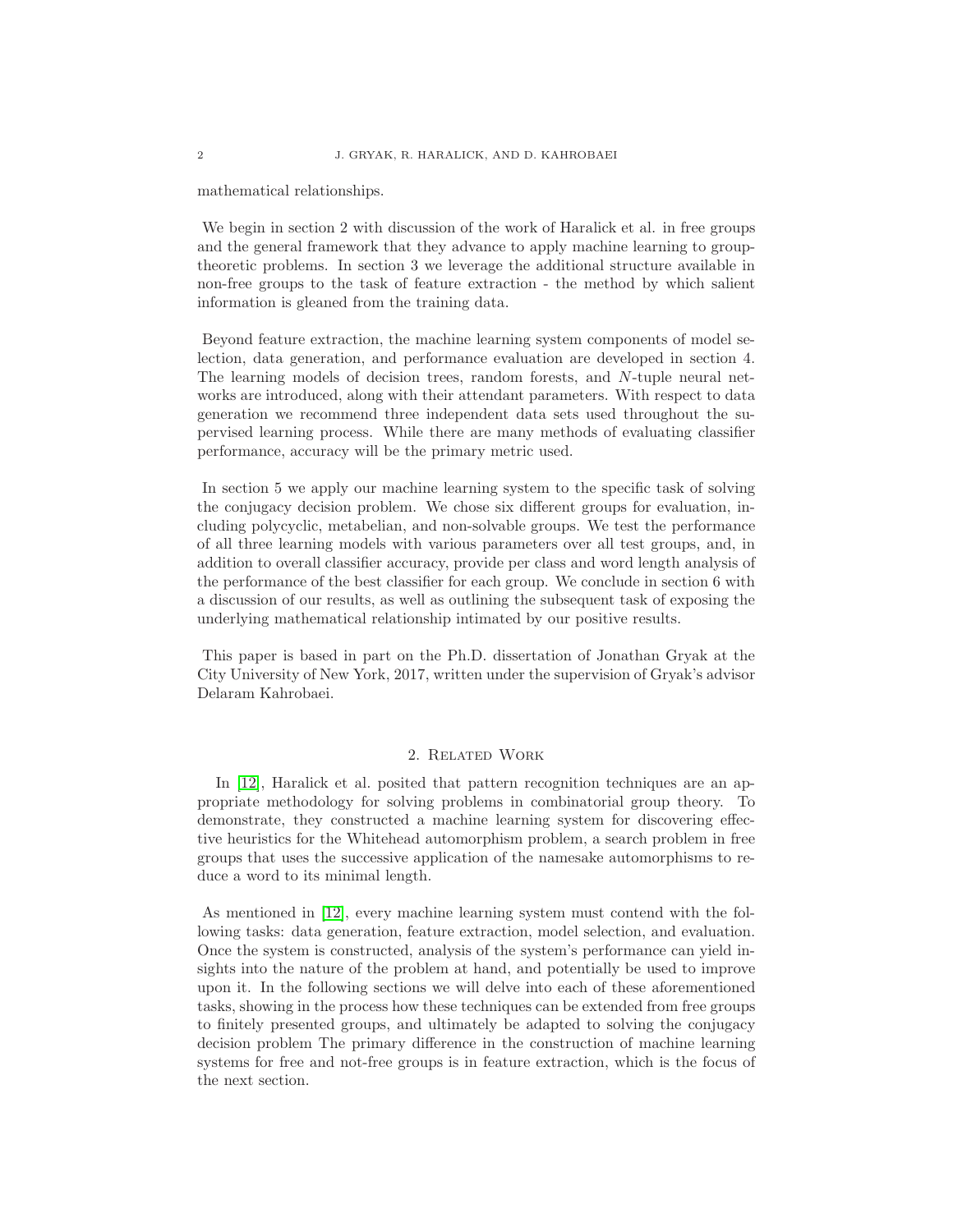# 3. Feature Extraction in Non-Free Groups

One of the most important aspects of creating a machine learning system is the process of feature extraction, the means by which relevant information is distilled from the raw dataset and presented to the learning algorithm. If the raw dataset is unstructured, subsets of data may first be aggregated into units of observation, from which the features will be extracted. Some datasets may come with an intrinsic structure, such as that of a list, a matrix, or a string of text. Regardless of the data's inherent structure, the ability to extract features from the underlying data that provide information relevant to the learning process requires domain-specific knowledge.

Finitely presented groups, in addition to their representation as generators and relators, have a combinatorial structure that is manifested by their Cayley graphs. A Cayley graph is a rooted, labeled digraph, with a vertex for every element in the group and each edge labeled by a generator or an inverse generator. The root of the graph is the identity element. If the group is infinite then so is its Cayley graph. The graph is connected, and the label of every path from the root to a vertex is a word representing a group element. Circuits from the root represent words that are equivalent to the identity and are therefore in the normal closure of the set of relators.

The Cayley graph also enables groups to be considered as metric spaces. Let G be a finitely generated group with generating set X and  $\phi : F(X) \to G$  the canonical epimorphism. Given a word w over the alphabet X, let  $|w|$  be the length of w. For  $g \in G$ , the *geodesic length* of g over X is then defined as

$$
l_X(g) = \min\{|w| \mid w \in F(X), \phi(w) = g\}.
$$

The geodesic length of g corresponds to the shortest path in the Cayley graph whose label represents  $g$ . If every edge in the Cayley graph is given unit length, then  $l_X(g)$  corresponds to the number of edges in the shortest path labeled by w. Given words  $u$  and  $v$  representing elements  $g$  and  $h$  respectively, we can now define the *word metric*  $d_X(g, h) = l_X(g^{-1}h)$  that satisfies the axioms required of a metric function. Note that as the notation implies,  $d_X(g, h)$  is dependent upon the choice of the generating set  $X$ . Word length and the word metric provide useful means by which we can associate numerical values with group elements.

The Cayley graph is but one way that graphs can be used to extract numerical information concerning group elements and their word representations. In [\[12\]](#page-20-3), Haralick et al. introduced a directed variant of the Whitehead graph that allows one to assign numerical values to subwords and subsequently form feature vectors using these values. Let  $F(X)$  be a free group over the alphabet X, and  $w \in F(X)$ . The *labeled Whitehead graph*  $\Gamma_W(w) = (V, E)$  for w is an undirected, weighted graph, with the set of vertices V equal to the set  $X \cup X^{-1}$ , and for every  $x_i, x_j \in X \cup X^{-1}$ , an edge  $(x_i, x_j)$  is added to E if  $x_i x_j^{-1}$  or  $x_j x_i^{-1}$  occurs in the cyclic form of w. Every edge  $(x_i, x_j) \in E$  is assigned a weight  $C(w, x_i x_j)$ , which is equal to the number of times the subwords  $x_i x_j^{-1}$  or  $x_j x_i^{-1}$  occur in w.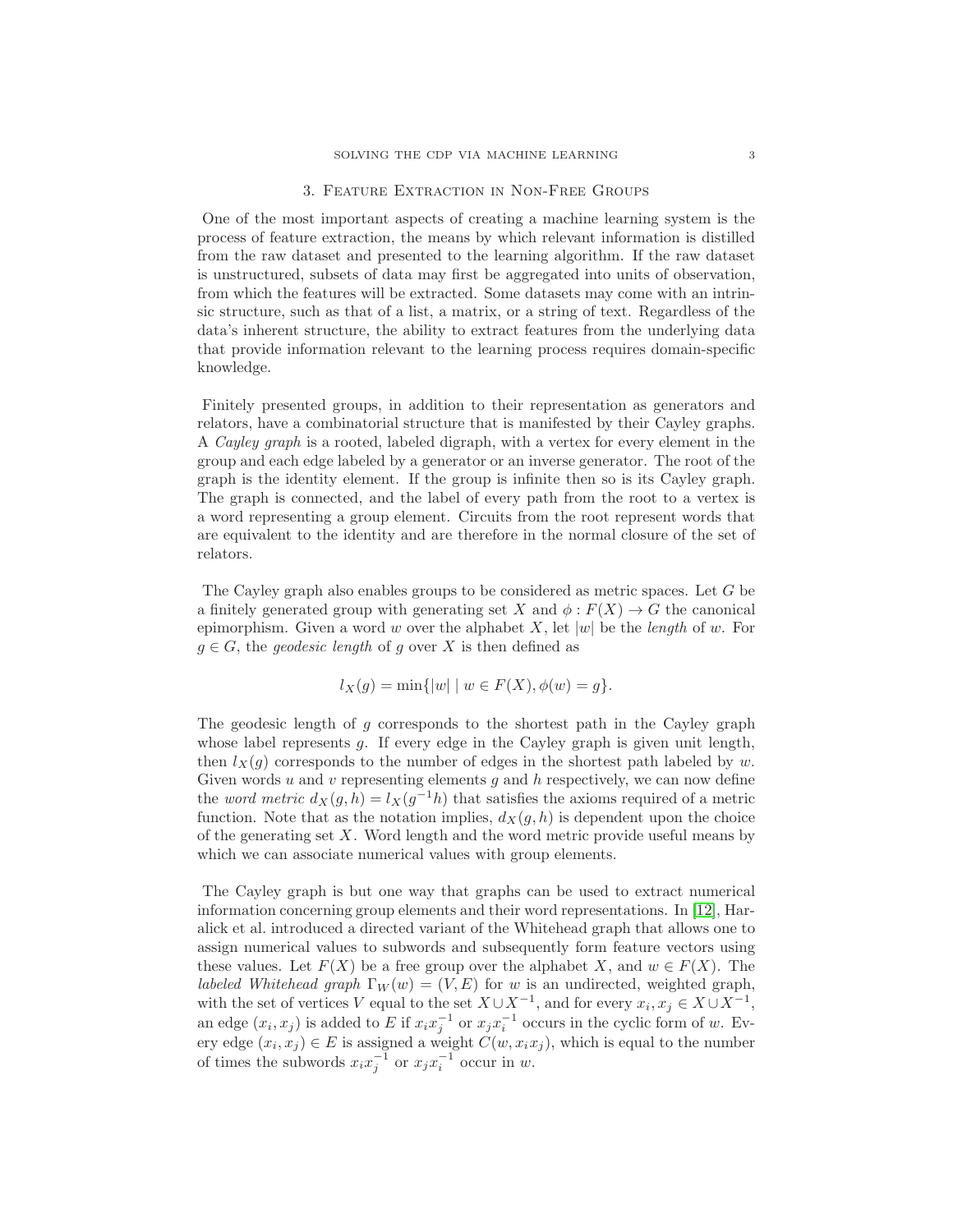These graphs can be generalized to count the occurrence of any pattern of letters within a word. Let  $F(X)$  be a free group over X, with  $\epsilon$  denoting the empty word. For a fixed word  $w \in F(X)$  and a finite set of words  $U = \{u_1, \ldots, u_k \mid u_i \in F(X)\},\$ let us define a weighted directed graph  $\Gamma(w) = (V, E)$  for w as follows. The set of vertices V is equal to  $X \cup X^{-1}$  as before. For any  $x, y \in X \cup X^{-1}$  and  $u_i \in U$ , we form a directed edge  $(x, y) \in E$ , labeled by  $xu_jy$  and assigned the weight  $C(w, xu_iy)$ , which is equal to the number of times the reduced subword  $xu_iy$  occurs in w. Note that unlike in the previous case of the Whitehead graph, we are not considering w cyclically. If  $x u_i y$  is equivalent to the empty word in  $F(X)$  then no edge is drawn, and  $C(w, \epsilon)$  is defined to be 0. If  $xu_jy$  is a single letter  $a \in X \cup X^{-1}$ , then an unlabeled loop  $(a, a)$  is added to E and assigned the weight  $C(w, a)$ . In this framework, every pair consisting of a set of words  $U$  and a set of *counting* functions  $C(w, xu_jy) : F(X) \to \mathbb{N}$  corresponds to a subgraph of  $\Gamma(w)$ , which we call a counting subgraph.

We can now use these counting subgraphs and their attendant counting functions to extract features from finitely presented groups. Let  $G$  be given by the presentation  $\langle X|R\rangle$ , with  $\phi$  the canonical epimorphism, and  $U = \{u_1, \ldots, u_k\}$  be a set of words in  $F(X)$ . Let  $xu_jy$  and w be the geodesic words representing the group elements  $\phi(xu_iy)$  (for  $1 \leq j \leq k$ ) and  $\phi(w)$ , and  $C(w,xu_1y), \ldots, C(w,xu_ky)$  be counting functions as defined above. When normalized by the word length  $|w|$ , these give rise to a real-valued feature vector  $v \in \mathbb{R}^k$ :

$$
v = \frac{1}{|w|} \langle C(w, xu_1y), \dots, C(w, xu_ky) \rangle.
$$

Another means of extracting features from finitely presented groups is via their normal forms. A *normal form* for elements of a group can in general be construed as a unique and most concise representation of each element in the group. For free groups the standard normal form of an element is its reduced word representation. Normal forms need not be words; they can be numbers, sequences, or some other formal representation. Note that in some contexts the uniqueness of normal forms may be relaxed.

Every finitely presented group has at least one normal form, as one can impose a total ordering such as shortlex [\[13\]](#page-20-4) and use the least word under that ordering to represent each group element. However, existence does not entail that the normal form can be calculated efficiently. For some finitely presented groups the Knuth-Bendix algorithm [\[15\]](#page-20-5) can be used to create a confluent, terminating rewriting system with respect to the generating set  $X$ , resulting in an efficiently calculable normal form for the group. For the class of polycyclic groups the collection algorithm can be used to reduce words to their normal form, and is generally efficient in practice [\[9\]](#page-20-6).

<span id="page-3-0"></span>We now have at our disposal a bevy of combinatorial and geometric machinery to extract information concerning group elements. In the definitions below, let G be given by the finite presentation  $\langle X | R \rangle$  with  $|X| = N$ , let g be an element of G, and let  $w = w_1 \dots w_m$  be a word representation of g over X. Let  $Y = X \cup X^{-1}$ . We first consider feature vectors that are applicable to finitely presented groups that possess an efficiently calculable normal form: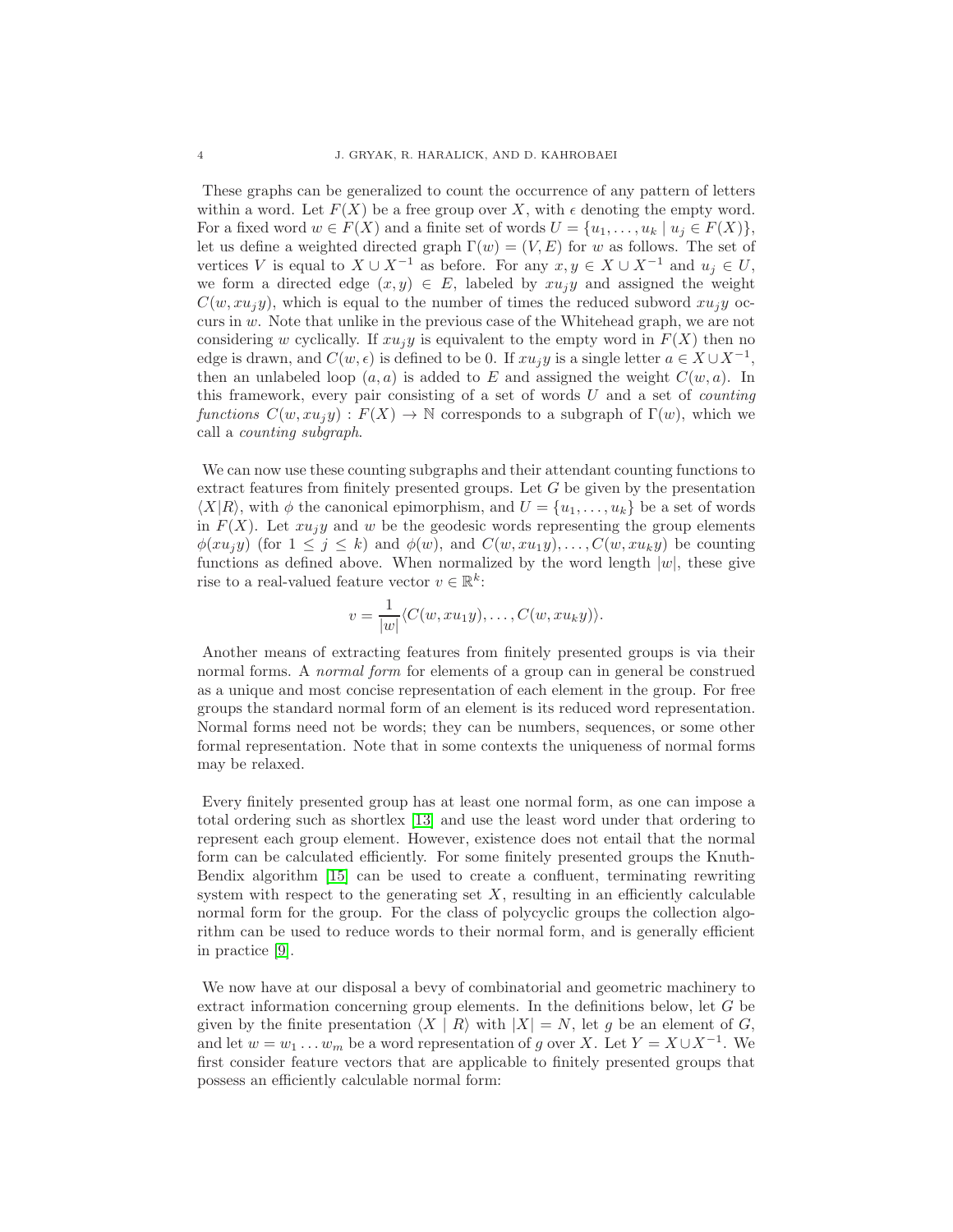•  $n_0$  (Normal Form) - Let G be a finitely presented group possessing an efficiently calculable normal form. If  $w$  is a word in normal form, then  $w$  is of the form

$$
y_1^{e_1}\cdot\cdot\cdot y_N^{e_N}
$$

with  $y_i \in Y$  and  $e_i \in \mathbb{Z}$ . The feature vector  $n_0$  is then

$$
n_0 = \langle e_1, \ldots, e_N \rangle.
$$

•  $n_1$  (*Weighted Normal Form*) - The feature vector  $n_1$  is the same as  $n_0$ above, except it is weighted by the word length  $|w|$ :

$$
n_1 = \frac{1}{|w|} \langle e_1, \dots, e_N \rangle.
$$

We now consider features for finitely presented groups that do not require a normal form:

•  $f_0$  (Generator Count) - Let the generator set X be given a fixed order and let  $x_i \in X$  be the *i*th generator. The counting function  $C(w, x_i) = |\{w_j\}|$  $w_j = x_i \vee x_i^{-1}$ }, that is, the number of occurrences of the generator  $x_i$  (and its inverse) in the word w. The feature vector  $f_0$  is then

$$
f_0 = \langle C(w, x_1), \ldots, C(w, x_N) \rangle.
$$

•  $f_1$  (*Weighted Generator Count*) - The feature vector  $f_1$  is the same as  $f_0$ above, except it is weighted by the word length  $|w|$ :

$$
f_1 = \frac{1}{|w|} \langle C(w, x_1), \dots, C(w, x_N) \rangle.
$$

•  $f_2$  through  $f_7$  (Counting Subgraphs) - Let  $U_l = \{u_j \in F(X) \mid |u_j| = l\},\$ and consider the previously defined counting functions  $C(w, xu_{1i}y)$ , with  $u_{ij} \in U_l$  and  $x, y \in Y$  such that  $x u_{ij}y$  is a geodesic word representing the element  $\phi(xu_{ij}y)$ . The features below represent counting subgraphs as described above, and for each length there is a weighted and non-weighted variant:

$$
f_2 = \langle C(w, xu_{1j}y) | x, y \in Y; u_j \in U_1 \rangle
$$
  
\n
$$
f_3 = \frac{1}{|w|} \langle C(w, xu_{1j}y) | x, y \in Y; u_j \in U_1 \rangle
$$
  
\n
$$
f_4 = \langle C(w, xu_{2j}y) | x, y \in Y; u_j \in U_2 \rangle
$$
  
\n
$$
f_5 = \frac{1}{|w|} \langle C(w, xu_{2j}y) | x, y \in Y; u_j \in U_2 \rangle
$$
  
\n
$$
f_6 = \langle C(w, xu_{3j}y) | x, y \in Y; u_j \in U_3 \rangle
$$
  
\n
$$
f_7 = \frac{1}{|w|} \langle C(w, xu_{3j}y) | x, y \in Y; u_j \in U_3 \rangle
$$

# 4. Model Selection and Other System Components

### 4.1. Model Selection.

In the context of machine learning, a model or learning algorithm is the means by which a set of training inputs can be used to predict the output on future, unseen inputs. The choice of a learning algorithm is informed by the type and structure of the training data, such as whether the data is discrete or continuous, or is comprised of feature vectors like those described above. A particular learning algorithm in turn determines the hypothesis space; the set of functions that can be learned from the data. The class of available learning algorithms that have been developed is too numerous to describe here. Instead, we will focus on a set of models that will be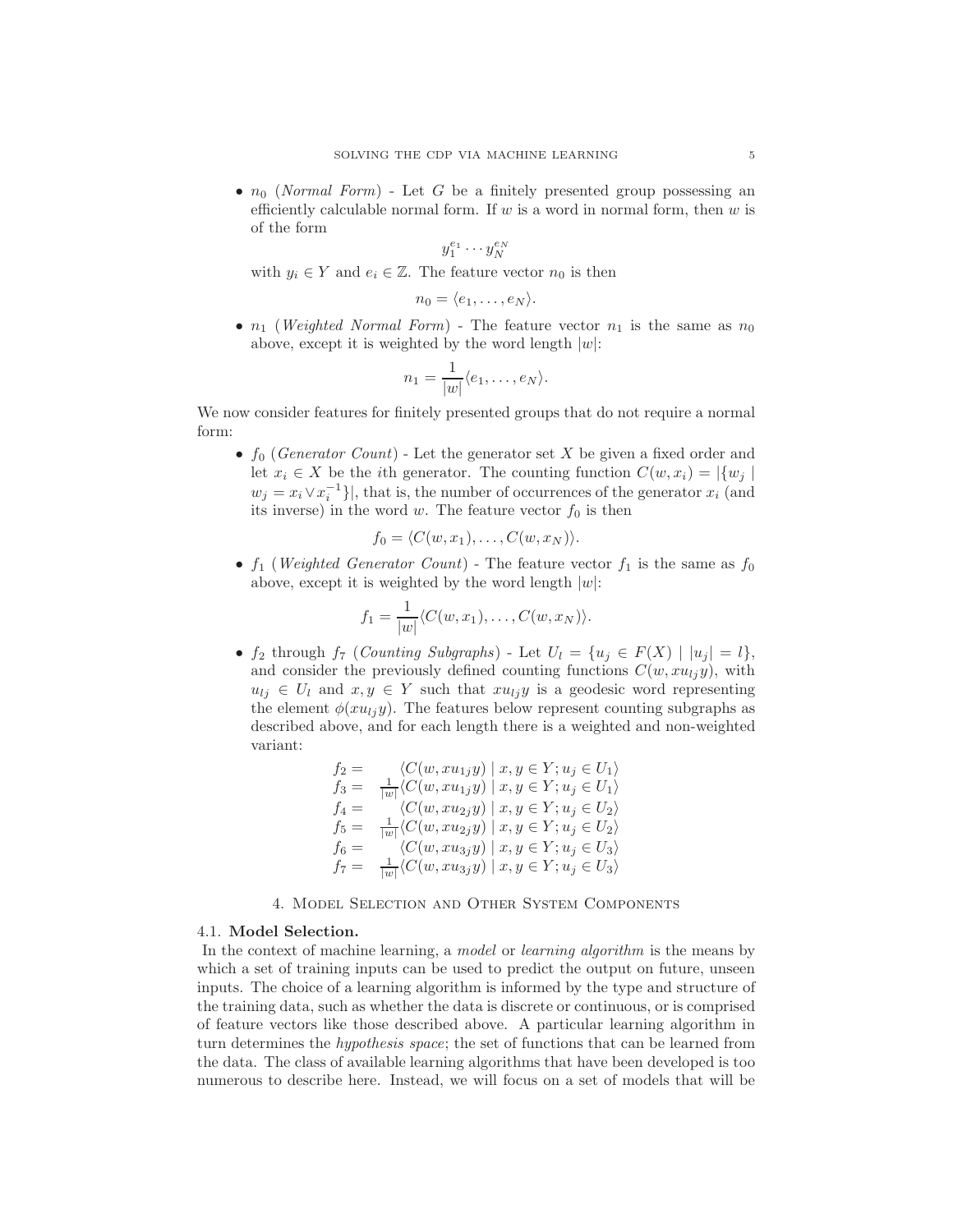applied to group-theoretic problems: decision trees, random forests, and N-tuple networks.

### 4.1.1. Decision Trees and Random Forests.

Decision tree learning is a model that utilizes a tree structure to encode the learned function. Trees can be used for either classification or regression analysis; we will focus on those used for classification, and in particular binary classification trees, where each node can have a maximum of two children. Every node in the decision tree corresponds to a unique partition of the measurement space. Leaf nodes correspond to the assignment of a particular class, while at internal nodes a test is performed to distinguish between data points. This distinction is encoded in the node's children and further partitions the measurement space. Trees can distinguish by feature, by combining features via a discriminant function (such as a linear discriminant), or by other means.

There are a number of tests available that can be used to partition the space at each internal node. *Gini impurity* measures the frequency at which the remaining data points would be misclassified, with the best split being that which minimizes this impurity. With information gain, the entropy of the parent node and the remaining data are calculated, and a partition is chosen that reduces the entropy the most, i.e., that which maximizes the information that can be obtained from the partition. The probability of misclassification can also be used.

As with many learning algorithms, decision trees are prone to overfitting. As decision trees do not have a fixed size representation (i.e., they are considered a non-parametric model), the tree-making algorithm can create large trees or ones with complex branching that do not generalize well. This can be combatted by pruning, whereby a subtree of the learned decision tree is replaced with a leaf node whose class is the most common one of the data points contained in the pruned subtree. Pruning can be performed by testing a subtree's classification performance against a separate data set, and keeping the subtree if improves the performance of the classifier. Pruning can also be achieved by employing a statistical significance test such as the  $\chi^2$  test that can determine if a subtree results in a meaningful split in the data, and pruning if the subtree does not meet some threshold of significance. Yet another technique is to limit the depth to which the tree can grow during the training process, a form of pre-pruning.

Random forest classifiers [\[3\]](#page-20-7) are an example of an ensemble method, in which multiple classifiers are combined into a single classifier. As the name implies, random forests are comprised of several decision trees that are constructed from a random sampling of the training set. Additionally, the best split at each node in a particular tree is determined not by the single best component of the feature vector, but instead by choosing the best feature among a randomly sampled subset of the feature vector's components. Using multiple trees trained on the sampled training set reduces overfitting, while using subsets of the feature vector for choosing partitions in the measurement space reduces variance. Once trained, the classification of a new sample can be determined by either averaging the classifications of each tree in the forest, or by having each tree vote for the sample's class and assigning the sample to the class with a plurality of the votes.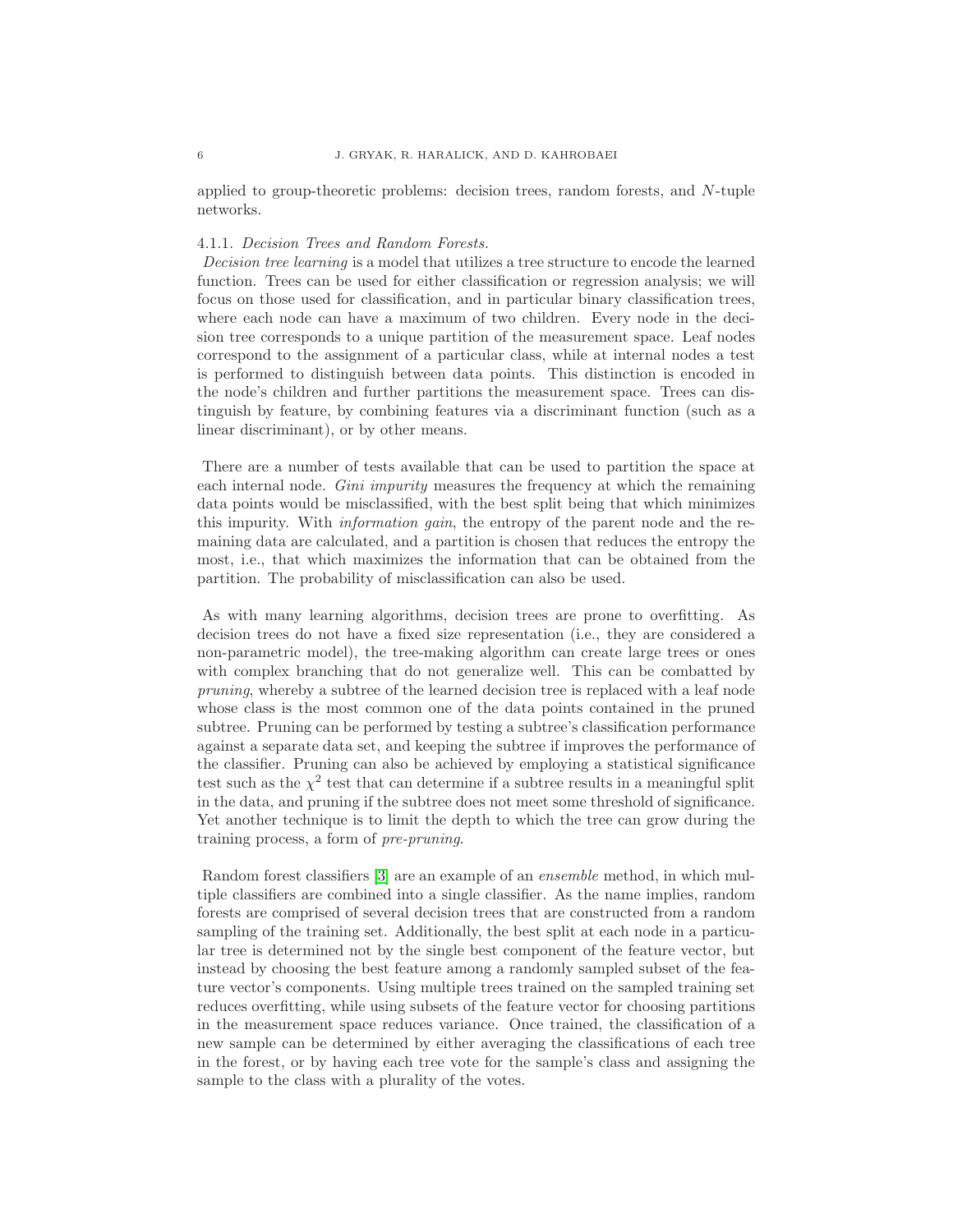#### 4.1.2. N-tuple Neural Networks.

Another model that we will investigate is the N-tuple neural network. N-tuple classifiers were introduced in 1959 by Bledsoe and Browning [\[2\]](#page-20-8) as a means of performing printed character recognition using specialized table lookup hardware. In its original implementation, the positions of a binary number s are sampled using a total of M random patterns of size N for each class C. The number of classes is dependent upon the application at hand. For instance, if the N-tuple classifier was used to classify single digits  $(0-9)$ , then the number of classes C would be 10. The sampled positions produce another binary number  $b_m$ . These samplings are stored in tables  $T_{mc}$  (one for each class c and random sample m), and the value of the table entry  $T_{mc}(b_m)$  is the total number of times a sample s of class c was mapped by m to the binary number  $b_m$ . A new sample s' is classified by choosing the class for which the sum of  $T_{mc}(b_m')$  is maximal. If no maximum exists, the classifier does not choose a class and is said to reserve decision.

With the advent of radial basis function networks and other forms of artificial neural networks in the late 1980s and early 1990s, N-tuple classifiers were revisited, being recast as a type of weightless, single-layer artificial neural network (e.g., the "single layer lookup perceptrons" of Tattersall et al. [\[26\]](#page-21-0)). In a series of papers, Allinson and Kolcz extended N-tuple neural networks further, developing a binary encoding scheme based on CMAC (cerebellar model arithmetic computer, an older form of artificial neural network) and Gray codes [\[16\]](#page-20-9), as well as using NTNNs for regression analysis [\[17\]](#page-20-10) instead of classification. In [\[24\]](#page-20-11), Rohwer performed a series of experiments on standard pattern recognition databases, finding that for most data sets the best results were achieved with N-tuples of size 8 (i.e., a pattern of length  $N = 8$ ) and the total number of patterns M around 1000.

NTNNs can be generalized beyond classifying binary data by utilizing the framework of relational algebra. In this rendition, each data point s is transformed into a feature vector x of fixed length N. Let  $J_1, \ldots, J_M$  be index sets or patterns of uniform length P, that is, subsets of the set  $\{0, \ldots, N-1\}$  that represent the indices at which to sample x. For each index set  $J_m$  and class  $c \in C$  we form the table  $T_{mc}$ . Let  $\pi_{mc}(x)$  be the projection operation that samples the feature vector x of class c at the indices given by  $J_m$ . The resultant value  $k = \pi_{mc}(x)$  is computed and the table  $T_{mc}$  is updated:  $T_{mc}(k) \leftarrow T_{mc}(k) + 1$ .

Let us illustrate the above operations with a concrete example. Consider an NTNN with the parameters  $N = 5$ ,  $M = 2$ , and  $P = 3$ . The table below represents the NTNN table entries for class 0 after training on the first 3 samples: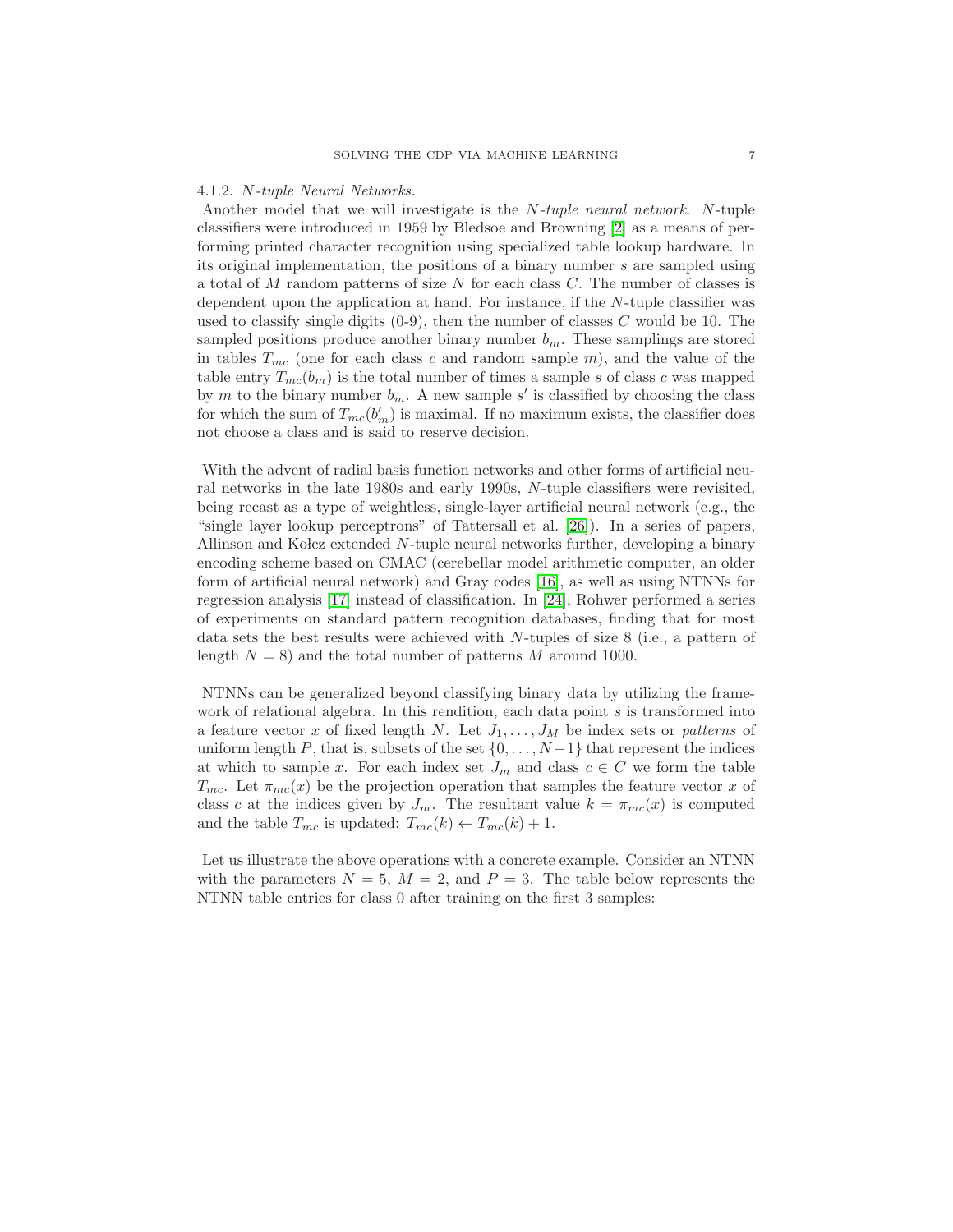|                                           | $J_0$     | $\pi_{00}$   | $T_{00}$                      |  |
|-------------------------------------------|-----------|--------------|-------------------------------|--|
| $\vert \langle -4,-1,5,2,3 \rangle \vert$ |           | $(-4, 5, 3)$ | $(-4, 5, 3) \mapsto$          |  |
| $\langle -4, -7, 5, 2, 3 \rangle$         | (0, 2, 4) | $(-4, 5, 3)$ | $(-2,6,1) \mapsto$            |  |
| $\vert \langle -2,-1,6,3,1 \rangle$       |           | $(-2, 6, 1)$ |                               |  |
|                                           |           | $\pi_{10}$   | $T_{10}$                      |  |
| $\langle -4,-1,5,2,3\rangle$              |           |              | $(-1,5,2)$ $(-1,5,2) \mapsto$ |  |
| $\langle -4, -7, 5, 2, 3 \rangle$         | (1, 2, 3) | $(-7, 5, 2)$ | $(-7,5,2) \mapsto$            |  |
| $\vert \langle -2,-1,6,3,1\rangle$        |           |              | $(-1,6,3)$ $(-1,6,3) \mapsto$ |  |

Table 1. Table Entries of a NTNN Classifier After Training on 3 Samples

The first pattern  $J_0$  will sample the first, third, and fifth component of each training sample s. The projection operation using pattern  $J_0$ , denoted  $\pi_{00}$ , results in the projection  $(-4, 5, 3)$  twice and  $(-2, 6, 1)$  once. The table  $T_{00}$  records both projections, as well as the frequency at which these projections have been observed so far. Table  $T_{10}$  records the projections and their frequency resulting from the projection operation  $\pi_{10}$ , which uses pattern  $J_1$  instead of  $J_0$ . Note that  $\pi_{10}$  results in three different projections, thus the frequency of each projection in table  $T_{10}$  is set to one.

Various classification criteria [\[11\]](#page-20-12) have been devised for use with NTNNs; we include two such criteria below. Note that if there is no unique class that satisfies the criterion, the NTNN reserves decision:

- Voting Majority Assign s to class  $c'$  if  $\sum_{m \in M} T_{mc'}(s) > \sum_{m \in M} T_{mc}(s)$ for all classes  $c \neq c'$ .
- Logarithm Voting Majority Assign s to class  $c'$  if  $\sum_{m \in M} \log T_{mc'}(s) > \sum_{m \in M} \log T_{mc}(s)$  for all classes  $c \neq c'$ .  $_{m\in M}\log T_{mc}(s)$  for all classes  $c\neq c'.$

Note that after all the counts are created in all the tables, each count may be replaced by the log of the count in accordance with what classification criterion is used in the experiment.

#### 4.2. Data Generation.

The primary goal of a supervised machine learning system is to predict classes or values on new, unseen members of the data domain. As a consequence, the system's construction requires at least two sets of data - one for training and one for evaluation. When data is scarce the method of *cross-validation* can be employed, whereby the data set is partitioned into separate sets that are used exclusively for training or evaluation. Depending on the learning model chosen, a third data set may be required for use during the optimization process that occurs between the training and evaluation phases. Our approach is to produce three, independently generated sets that are used in each phase of the system's construction. The sets used for training, optimization, and verification are respectively referred to as  $S_i$ ,  $S_o$ , and  $S_v$ .

# 4.3. Evaluation.

There are various means by which the performance of a machine learning system can be evaluated. Regardless of which method is chosen, it is imperative that an independent data set (e.g., the verification set  $S_v$  from the previous section) is used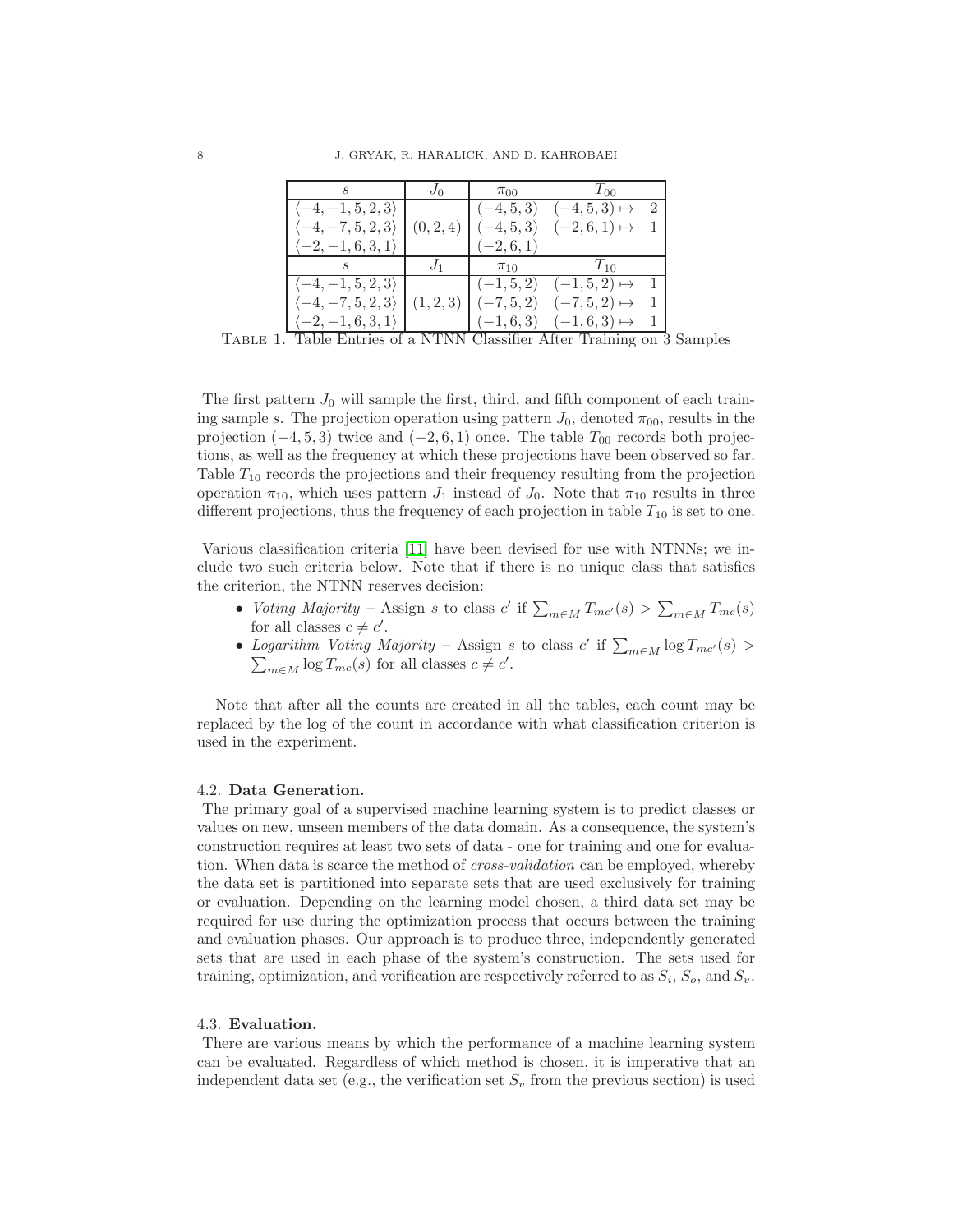to measure the system's performance.

In classification, we are primarily concerned with the *accuracy*  $\mathcal A$  of a model  $\mathcal M(f)$ , trained with respect to the feature vector  $f$ , over the verification set  $S_v$ :

$$
\mathcal{A}(\mathcal{M}(f), S_v) = \frac{|\text{True Positives}(S_v)| + |\text{True Negatives}(S_v)|}{|S_v|}.
$$

# 5. A Machine Learning Approach to the Conjugacy Decision Problem

Recall that the *conjugacy decision problem* for a group  $G$  is to determine for any  $u, v \in G$  if u is conjugate to v. With respect to computability, the conjugacy decision problem is in fact two problems - each concerned with determining positive or negative solutions exclusively. The positive conjugacy decision problem in any recursively presented group is computable, as for any element in the group its conjugates can be recursively enumerated [\[20\]](#page-20-13). The negative solution is not guaranteed to be computable for non-finite groups. There are classes of groups for which both parts of the conjugacy decision problem are computable, including finitely generated polycyclic and metabelian groups.

Computability, however, does not imply efficiency. The efficient algorithms that do exist are often restricted in some sense, such as answering only one part of the decision problem or being solely applicable to a specific class of groups. For instance, a polynomial algorithm exists [\[18\]](#page-20-14) for the full conjugacy decision problem in the Grigorchuk groups, and a linear algorithm exists [\[7\]](#page-20-15) for word-hyperbolic groups. In non-cyclic finitely generated groups of infinite abelianization, a linear algorithm was found [\[14\]](#page-20-16) that can be used to solve the negative conjugacy decision problem generically, i.e., for "most inputs" (a rigorous formulation of which is introduced in the same paper [\[14\]](#page-20-16)).

Given the limitations of existing algorithms, we turn to the framework of the previous section for a machine learning solution. In the sections below we outline how we adapt the general framework to constructing machine learning systems for the conjugacy decision problem. We use the aforementioned supervised learning methods to train classifiers for several classes of finitely presented group. These classifiers can determine whether a pair of elements from their respective groups are conjugate or not, and do so with very high accuracy.

### 5.1. Feature Extraction.

Given a group G with an efficiently calculable normal form and words  $u, v \in G$ , we concatenate (denoted by  $\parallel$ ) the unit feature vectors  $n_0$  and  $n_1$  from section [3](#page-3-0) to create two derived feature vectors for the conjugacy decision problem:

$$
c_0 = \langle n_0(u) \parallel n_0(v) \rangle
$$
  

$$
c_1 = \langle n_1(u) \parallel n_1(v) \rangle
$$

The default feature vector used with tree-based classifiers is  $c_1$  (weighted normal forms), while for NTNNs it is  $c_0$  (unweighted normal forms). Additional feature vectors and normal forms that are used for a particular group are included in that group's experimental results section.

### 5.2. Model Selection.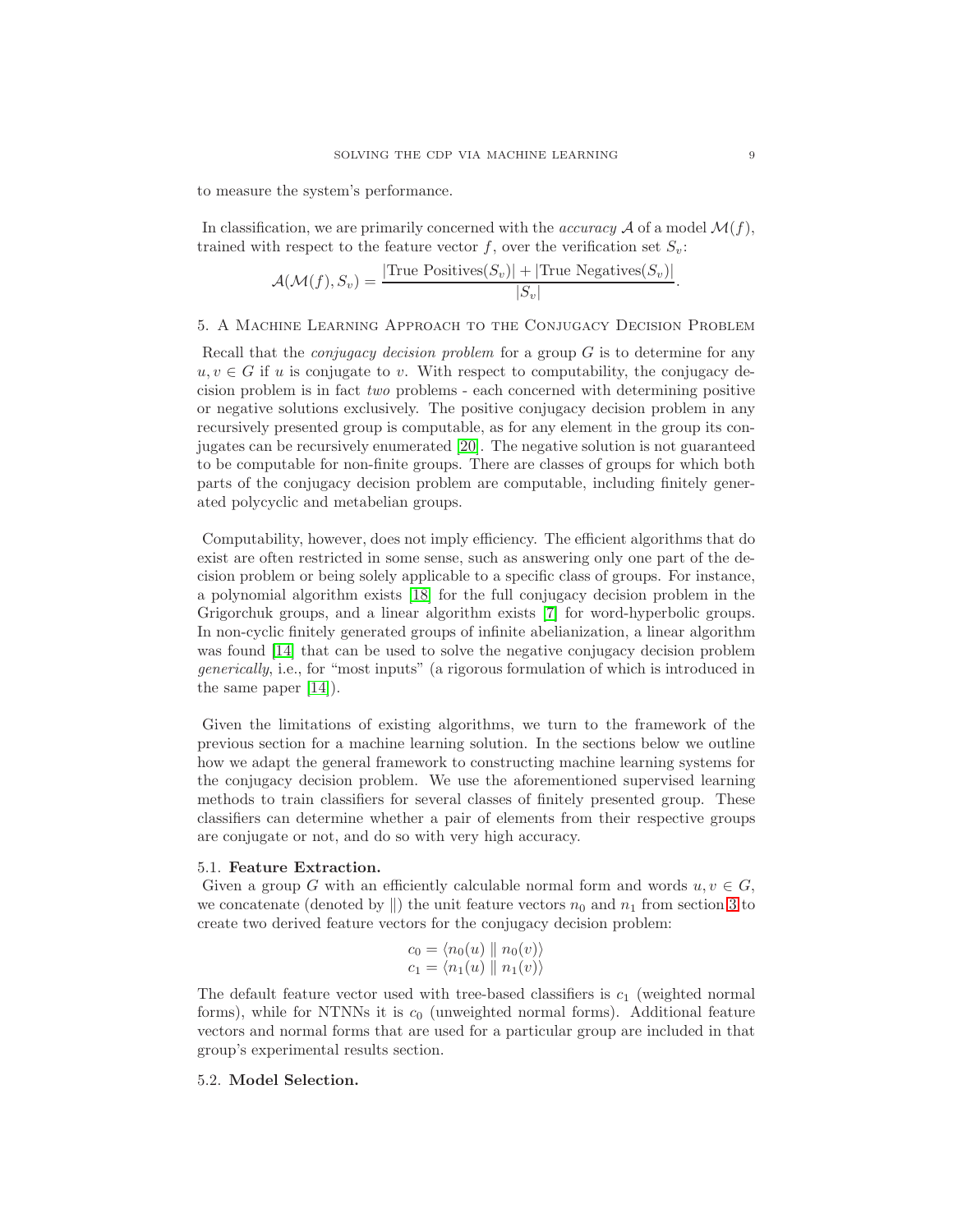For the conjugacy decision problem we can utilize all three classifiers defined previously: decision trees, random forests, and NTNNs.

In constructing our decision tree and random forests classifiers we used the implementations included in Scikit-learn [\[22\]](#page-20-17) (specifically the DecisionTreeClassifier and RandomForestClassifier). We trained an instance of each classifier for each group on its respective training set  $S_i$ . Each leaf node was required to contain at least one sample, and a split could only occur if there were at least two samples at that node. The accuracy of each classifier was calculated by classifying the data in each group's verification set  $S_v$ . Both Gini impurity and information gain were used to determine the best split. For the depth limit, we tested not having a limit, as well as limiting the number of levels to  $\log_2 S_i - 1$ . For the random forest classifier, the number of trees in the forest was 10, and the size of the random subset of features was  $\sqrt{|c_1|}$ , i.e., the square root of the length of the feature vector.

Our version of the NTNN classifier was implemented in Python. We trained a number of NTNN classifiers for each group with different combinations of M patterns of size P. The total number of patterns M was varied, taking on values from the set  $\{10, 20, 30, 50, 100\}$ . The initial size of the patterns was set to 3, and where applicable, sizes in the range [3, 5] were tested. We used both the "Voting Majority" and "Logarithm Voting Majority" criteria for classification in our tests.

For a given feature vector of dimension  $N$ , the total number of patterns of size  $P \leq N$  is  $\binom{N}{P}$ . When initializing a NTNN classifier that uses pattern sets of size M (a set of M patterns of size P), the list of  $\binom{N}{P}$  patterns is generated, and a separate permutation of each list is kept for each class C. In our case,  $C = 2$ , as we are performing binary classification, i.e., determining if the given feature vector represent a conjugate or non-conjugate pair of elements. Before training the NTNN on the set  $S_i$ , each class is assigned the first M patterns from its pattern list.

As the accuracy of the initial random selection of patterns varies considerably, a random restart was implemented, in which a new NTNN was initiated with a new random permutation of all possible patterns. Each NTNN's performance was tested against the set  $S<sub>o</sub>$ , with the NTNN proceeding to the optimization stage only when its accuracy was greater than the *starting threshold*  $\theta_{\alpha}$ , which was set to 60%.

During the optimization phase, the algorithm alternates between each classes' list of patterns in choosing the next test pattern. Each pattern in  $M$  is swapped out with the test pattern, and the NTNN is evaluated against the optimization set  $S<sub>o</sub>$ . The algorithm keeps track of the pattern m whose replacement with the test pattern improves accuracy the most over all  $m \in M$ , and makes that pattern swap permanent if a new best accuracy is achieved. The algorithm will continue this process until all patterns have been exhausted or the *goal threshold*  $\theta_{\omega}$  is reached, which was set to 97%. The NTNN classifier and the current location in the pattern list are then saved, so that optimization can be continued at a later time if desired.

### <span id="page-9-0"></span>5.3. Data Generation.

In solving the CDP, one instance of each of the three data sets was generated for each group. Each data set consists of 20,000 geodesic word pairs, 10,000 of which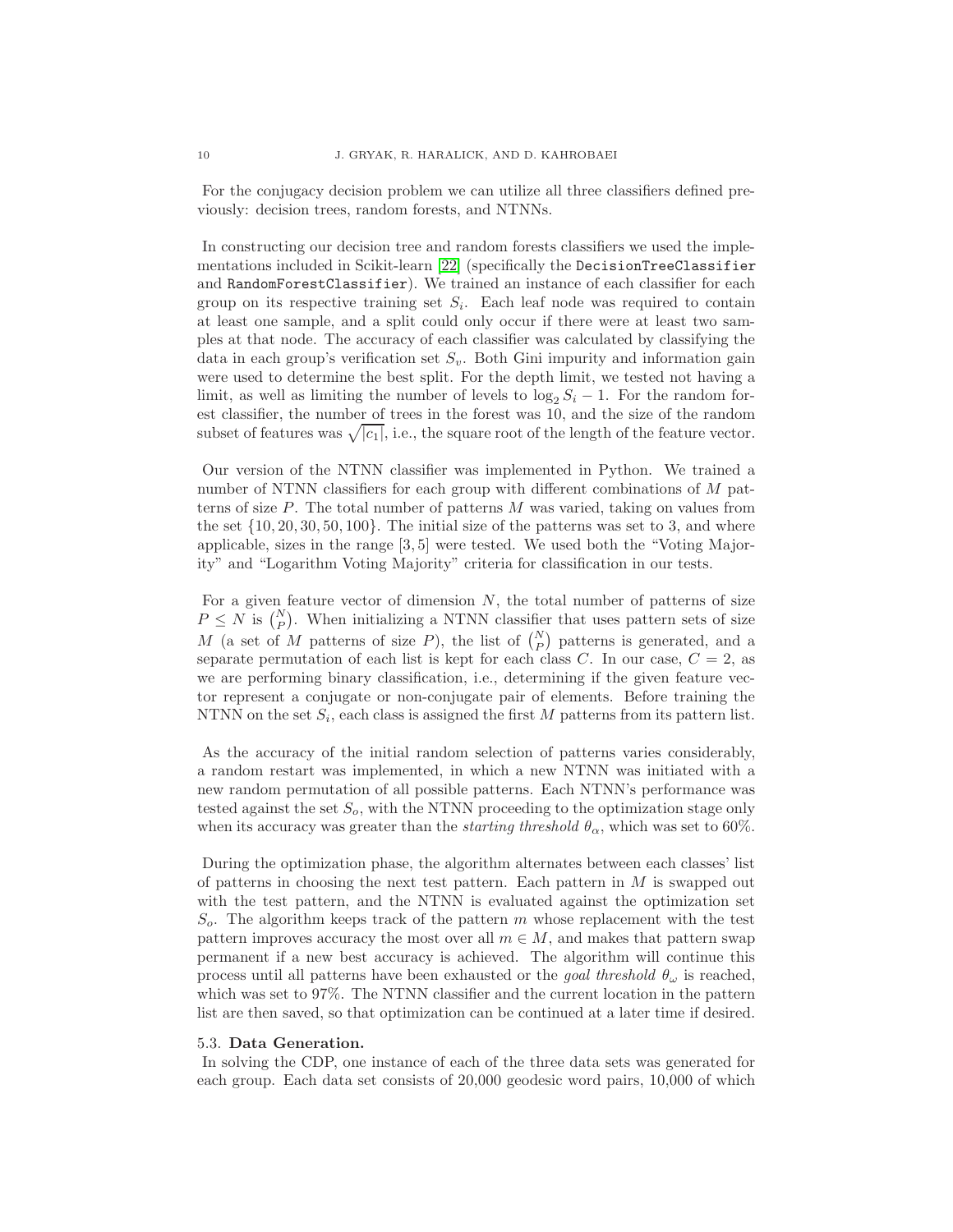<span id="page-10-0"></span>represent a pair of conjugate elements, while the other 10,000 represent pairs of nonconjugate elements. These data sets are generated via the following procedures:

(1) Random Non-Conjugate Word Pairs in Normal Form - For each  $n \in [5, 1004]$ we generate two words u, v representing elements  $x, y \in G$  respectively, with  $|u| = |v| = n$ . A word w is generated uniformly and randomly by starting with the identity element  $w = 1_G$ , then selecting a generator (or inverse) g from  $X \cup X^1$  and performing the product  $w = w \cdot g$ . The element is then converted into its normal form  $w'$ , and the length  $|w'|$  is computed. Additional products are computed until  $|w'| = n$ .

After generating each  $u, v$  pair, an additional step is required to verify that  $u$  is not conjugate  $v$ . Using the method from [\[14\]](#page-20-16), we construct the derived (or commutator) subgroup of G, denoted  $[G, G]$ , and an epimorphism  $\psi: G \to G/[G, G]$ . If we let  $\phi$  be the canonical epimorphism, we then look at the images  $\psi(\phi(u))$  and  $\psi(\phi(v))$  and reject the pair if they map to the same representative in the quotient  $G/[G,G]$  or if either maps to  $1_{G/[G,G]}$ . For  $\psi(\phi(u)) = \psi(\phi(v))$  if and only if  $x\overline{G} = y\overline{G}$  for some coset  $\overline{G}$ , and this is the case when  $y = gxg^{-1}$  for  $\phi(u) = x$ ,  $\phi(v) = y$ , and some  $g \in G$ .

This two-step process is repeated until 10 non-conjugate pairs are generated for each n.

<span id="page-10-1"></span>(2) Random Conjugate Word Pairs in Normal Form - For  $n \in [5, 1004]$  we generate a pair of words  $u, t$  representing elements  $x, z \in G$  respectively, with  $|u| = |t| = n$ . Each word  $u, t$  is generated uniformly and randomly as above. After u and t are generated, the word  $v = u^t$  is formed, and the tuple  $(u, v)$  is added to the dataset (z is discarded). This process is repeated 10 times for each n.

. The above procedures were implemented in the computer algebra system GAP [\[1\]](#page-20-18).

. To summarize, the data generation process above for each group G produces a collection of data sets  $D_0(G) = \{S_i, S_o, S_v\}$ , each with 20,000 pairs of words, with the following properties for each class (conjugate pairs vs. non-conjugate pairs):

- 10,000 pairs of conjugate words  $(u, v)$ , with  $|u| = l$  for  $l \in [5, 1004]$  and  $|v|$ varying;
- 10,000 pairs of non-conjugate words  $(u, v)$ , with  $|u| = |v| = l$ .

These data collections  $D_0(G)$  were used to evaluate the parameters of each machine learning model for each group  $G$ . However, the very positive experimental results reported in section [5.5](#page-15-0) may be due to the particular characteristics of the lengths of the words within each class. Therefore, we generated additional dataset collections of increasing generality in order to allay these concerns.

. We first generated large sets of words in normal form for each group by randomly and uniformly selecting lengths in the range [5, 1004] and using the word generation procedure described in [\(1\)](#page-10-0) above (without testing for non-conjugacy). This process was continued until we generate a dataset  $P(G)$  containing a minimum of  $250,000$  unique words in normal form for each group  $G$ , which was a sufficient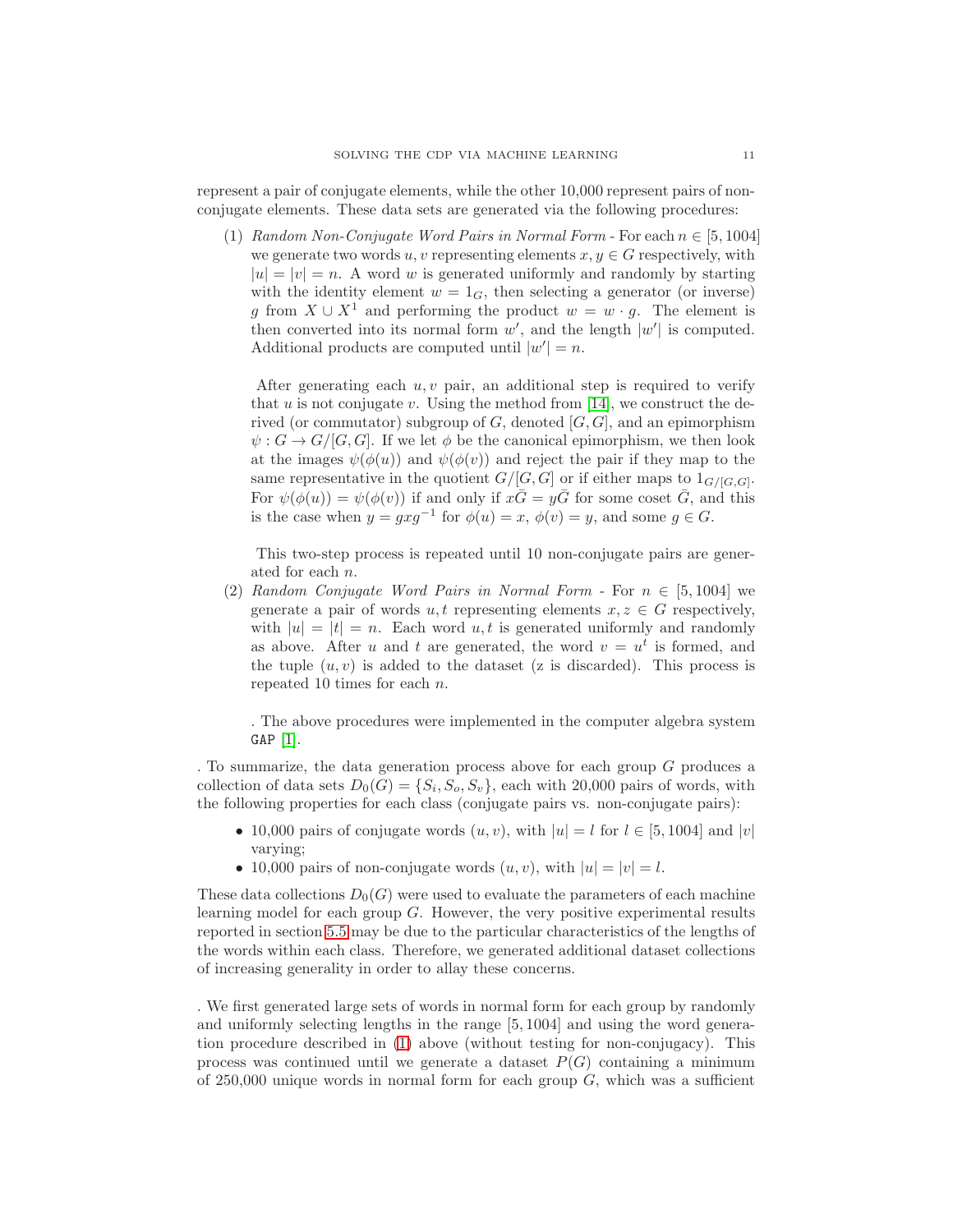number of unique words to produce the additional data collections described below.

. The data collection  $D_1(G)$  keeps the same subset of conjugate word pairs as  $D_0(G)$ for each data set  $S_k$ , but replaced the non-conjugate word pairs by drawing two words u, v uniformly without replacement from  $P(G)$ , and adding the pair  $(u, v)$  to the dataset if their non-conjugacy was confirmed using procedure described in [\(2\)](#page-10-1) above. Each data set  $S_k \in D_1(G)$  contains 10,000 conjugate word pairs  $(u, v = u^t)$ with  $|u| = |t| = l$  for  $l \in [5, 1004]$ , and  $|v|$  varied; and 10,000 non-conjugate pairs  $(u, v)$  with  $|u| = m, |v| = n$  for  $m, n \in [5, 1004]$ .

. The data collection  $D_2(G)$  keeps the same subset of non-conjugate word pairs as  $D_1(G)$  for each data set  $S_k$ , but replaced the conjugate pairs by drawing two words u, t uniformly without replacement from  $P(G)$ , creating the word  $v = u<sup>t</sup>$ , and adding the pair  $(u, v)$  to the dataset. Each data set  $S_k \in D_2(G)$  contains 10,000 conjugate word pairs  $(u, v = u^t)$  with  $|u| = l, |t| = p$  for  $l, p \in [5, 1004]$ , and  $|v|$  varied; and 10,000 non-conjugate pairs  $(u, v)$  with  $|u| = m, |v| = n$  for  $m, n \in [5, 1004]$ .

. In the data collections  $D_2(G)$  we have ensured that each word regardless of class can vary in length. However, it is still the case that non-conjugate words have lengths strictly within the range [5, 1004], while the length of conjugate words have a much larger range. To remove this restriction we created a third data collection  $D_3(G)$  for each group.  $D_3(G)$  contains the same subset of conjugate pairs as  $D_2(G)$ . For the non-conjugate pairs, we first determined for each dataset  $S_K \in D_2(G)$  the minimum and maximum lengths of conjugate words, and produced non-conjugate word pairs  $(u, v)$  with  $|u| \in [5, 1004]$  as before, but the length of v was allowed to vary within the minimum and maximum lengths of conjugate words. This ensures that length alone can not be used to determine if a pair is conjugate or not.

. For convenience and clarity we have summarized the differences in these data collections in table below. Let  $\min_{ik}$   $(\max_{ik})$  correspond to the minimum (maximum) word length in a conjugate pair for the data set  $S_k \in D_i(G)$ :

| $\mid$ Collection $\mid$ | Conjugate Pair $(u, v = u^t)$                             |                                          | Non-Conjugate Pair $(u, v)$                                                         |                                    |
|--------------------------|-----------------------------------------------------------|------------------------------------------|-------------------------------------------------------------------------------------|------------------------------------|
| $D_0$                    |                                                           | $ u  =  t  = l;$ $l \in [5, 1004]$       |                                                                                     | $ u  =  v  = m;$ $m \in [5, 1004]$ |
| $D_1$                    |                                                           | $ u  =  t  = l;$ $l \in [5, 1004]$       | $ u =m,  v =n; \quad m, n \in [5, 1004]$                                            |                                    |
| $D_2$                    |                                                           | $ u =l,  t =p; \quad l, p \in [5, 1004]$ | $ u =m,  v =n; \quad m,n \in [5,1004]$                                              |                                    |
| $D_3$                    | $ u  = l,  t  = p; \quad l, p \in [5, 1004]$              |                                          | $ u =m,  v =n; \qquad m \in [5, 1004]$<br>$n \in \left[\min_{2k}, \max_{2k}\right]$ |                                    |
|                          | $\tau$ $\tau$ $\tau$ $\tau$ $\tau$ $\tau$ $\tau$ $\alpha$ |                                          |                                                                                     |                                    |

<span id="page-11-0"></span>Table 2. Word Length Differences in Each Data Collection and Class

# 5.4. Test Groups.

Having specified how we will apply our machine learning system to the conjugacy decision problem, we now turn our attention to the groups in which we will evaluate the system's performance. We tested six groups with various algebraic properties:

- three non-virtually nilpotent groups: the groups  $\mathcal{O} \rtimes U_H$ ;
- two non-polycyclic metabelian groups:  $BS(1,2)$  and  $GMBS(2,3)$ ;
- and  $SL(2, \mathbb{Z})$ , a non-solvable linear group.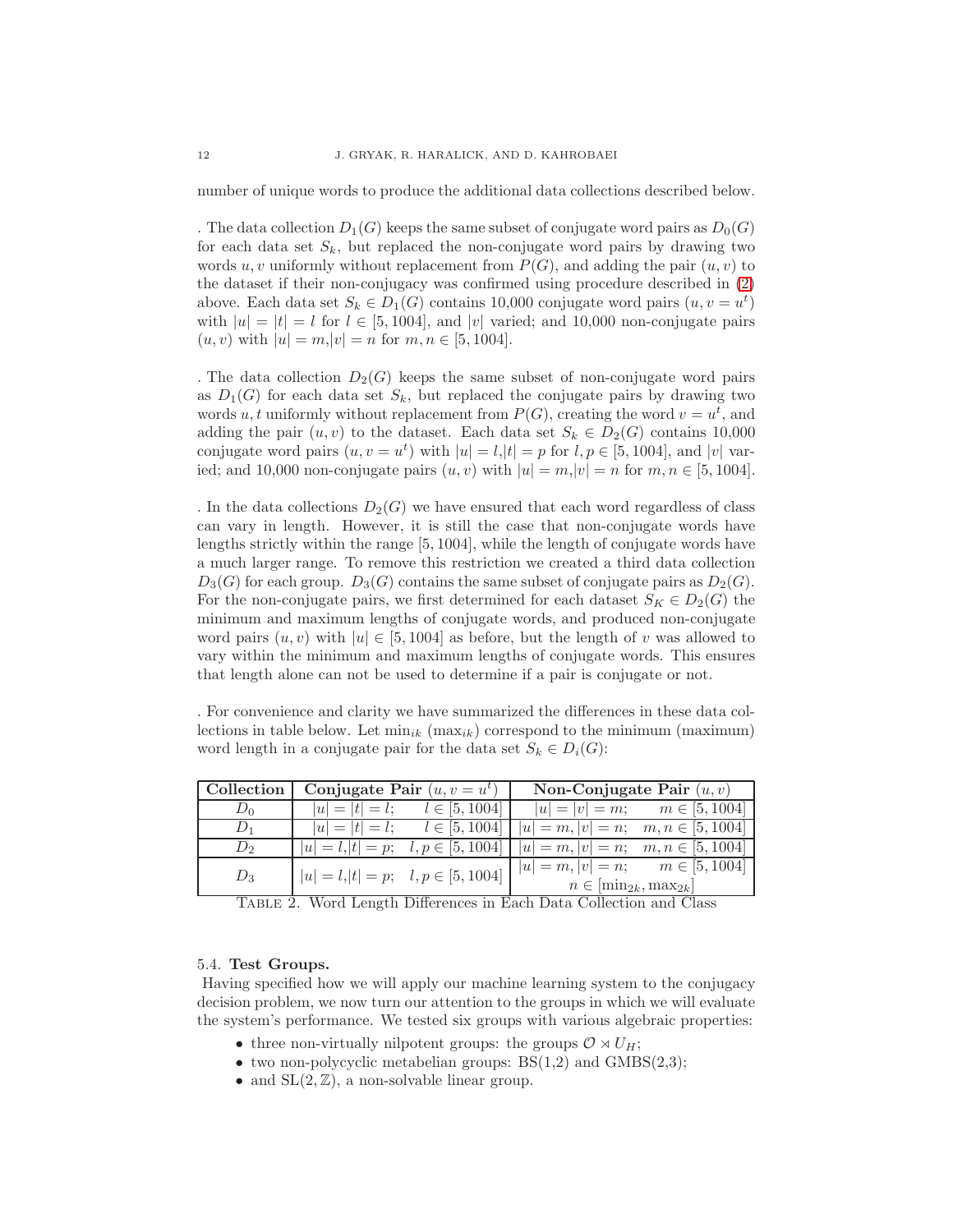The specific representations and feature vectors used for each group are outlined below.

5.4.1. The Baumslag-Solitar Group  $BS(1,2)$ . The Baumslag-Solitar groups are a well-known class of one-relator groups. We will consider the Baumslag-Solitar group  $BS(1, 2)$ , given by the following presentation:

$$
BS(1,2) = \langle a, b, | bab^{-1}a^{-2} \rangle.
$$

Note that the conjugacy decision problem over  $BS(1,2)$  resides in the complexity class  $TC^0$  [\[27\]](#page-21-1), where  $TC^0$  is the class of constant-depth arithmetic circuits using AND, OR, NOT, and majority gates.

Elements in  $BS(1,2)$  can be uniquely written in the following normal form:

$$
n_0 = b^{-e_1} a^{e_2} b^{e_3},
$$

with  $e_1, e_3 \geq 0$ , and if  $e_1, e_3 > 0$ , then  $e_2$  is not divisible by 2. Collection from the left can transform any element of  $BS(1,2)$  into this normal form. The dimension of feature vectors  $c_0$  and  $c_1$  is 6.

In our initial tests of the NTNN classifier for  $BS(1,2)$ , the classifier did not perform well using the feature vector  $c_0$ . It may be that the relatively low dimension of the feature vector  $(N = 6)$  provides insufficient information to the classifier. Therefore, we also tested features vectors  $c_2$  and  $c_4$ , defined as the concatenation of unit vectors  $f_2$  and  $f_4$  respectively. For BS(1,2), the feature vector  $c_2$  is of dimension 48, while  $c_4$  has dimension 96.

# 5.4.2. Non-Virtually Nilpotent Polycyclic Groups.

Polycyclic groups are natural generalizations of cyclic groups. A group  $G$  is said to be polycyclic if it has a subnormal series

$$
G = G_1 \triangleright \cdots \triangleright G_{n+1} = \{1\}
$$

such that the quotient groups  $G_i/G_{i+1}$  are cyclic. This series is called a *polycyclic* series. The Hirsch length of a polycyclic group  $G$  is the number of infinite groups in its polycyclic series.

A sequence of elements  $X = [x_1, \ldots, x_n]$  such that  $\langle x_iG_i + 1 \rangle = G_i/G_{i+1}$  is called a polycyclic sequence for  $G$ . In a polycyclic group  $G$  with polycyclic sequence  $X$ , any element  $g$  can be represented uniquely in normal form as a product of powers of the generators of G:

$$
g = x_1^{e_1} \cdots x_n^{e_n},
$$

with  $e_i \in \mathbb{Z}$ . The sequence  $(e_1, \ldots, e_n)$  is called the *exponent vector* of g with respect to X.

Polycyclicgroups that are non-virtually nilpotent have exponential growth  $(28,19)$ and remain promising candidates for use as platform groups in non-commutative cryptography [\[9\]](#page-20-6). One method of constructing such groups is through the use of algebraic number fields, as outlined in [\[13,](#page-20-4) §8.2.2].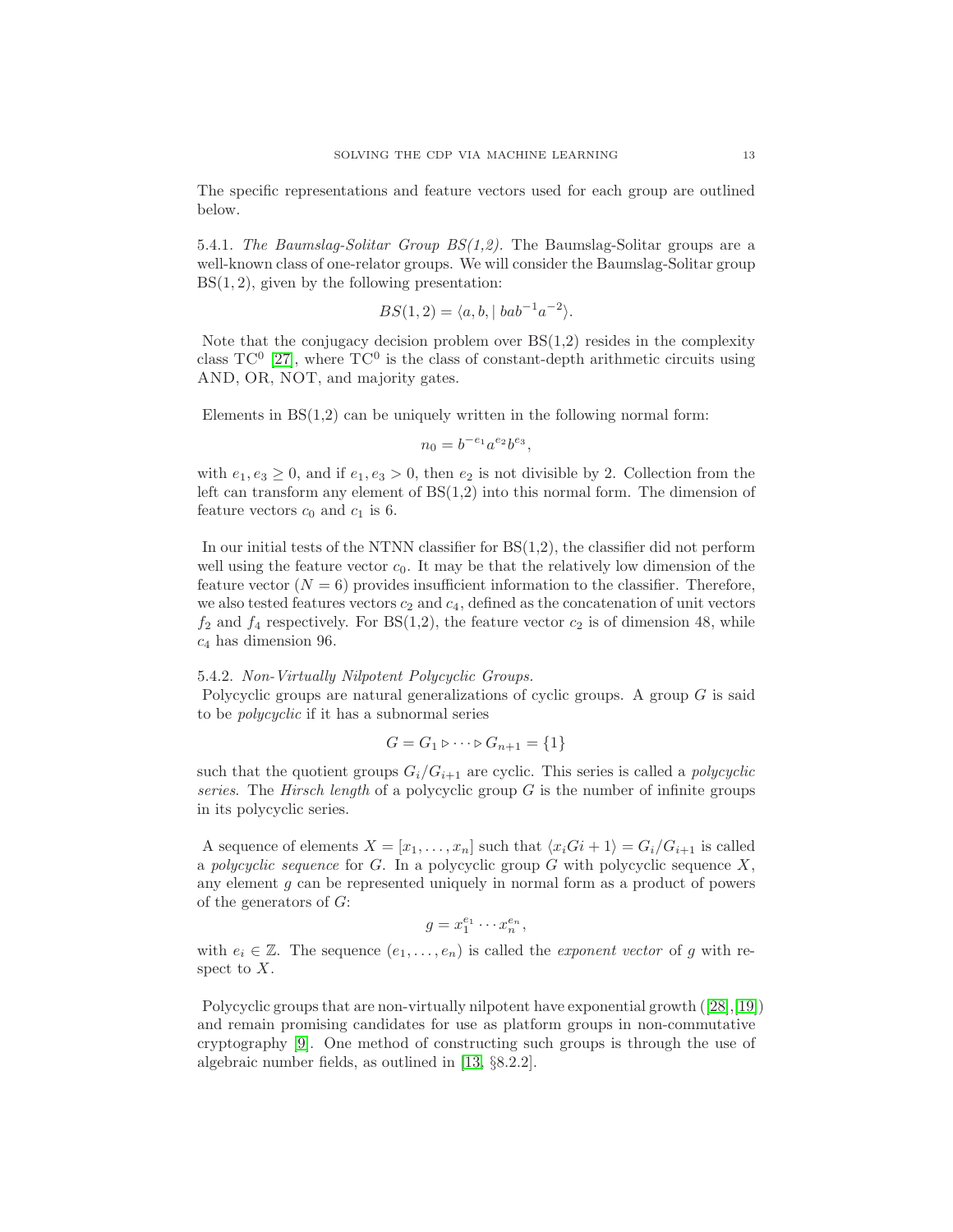Given an algebraic number field F with degree  $[F: \mathbb{Q}] > 1$ , one can define two substructures, the maximal order  $\mathcal{O}(F)$  and the unit group  $U(F)$ . The maximal order is the largest ring of integers of  $F$ , and consists of those elements in  $F$  that are a root of some monic polynomial over  $F$  with integral coefficients. The multiplicative group  $U(F)$  consists wholly of the non-zero elements of  $\mathcal{O}(F)$  that have a multiplicative inverse, i.e., are units. Given these two structures and the aforementioned degree criterion, the semidirect product  $\mathcal{O}(F) \rtimes U(F)$  results in an infinite, non-virtually nilpotent polycyclic group.

Below are three specific instances of the  $\mathcal{O}(F) \rtimes U(F)$  family of polycyclic groups. The conjugacy search problem over the first two groups was studied in [\[8\]](#page-20-20), in the context of the length-based attack against the AAG key exchange protocol. The groups can be constructed by using the MaximalOrderByUnitsPcpGroup function of the GAP Polycyclic package [\[6\]](#page-20-21). The function takes a polynomial that is irreducible over  $\mathbb Q$  (thereby defining a field extension of  $\mathbb Q$ ) and returns a group of the form  $\mathcal{O}(F) \rtimes U(F)$ :

- $\mathcal{O} \rtimes U_{14}$  Given the polynomial  $f = x^9 7x^3 1$ , MaximalOrderByUnitsPcpGroup returns a group of the form  $\mathcal{O}(F) \rtimes U(F)$ with a Hirsch length of 14.
- $\mathcal{O} \rtimes U_{16}$  Given the polynomial  $f = x^{11} x^3 1$ , MaximalOrderByUnitsPcpGroup returns a group of the form  $\mathcal{O}(F) \rtimes U(F)$ with a Hirsch length of 16.
- $\mathcal{O} \rtimes U_{34}$  Given the polynomial  $f = x^{23} x^3 1$ , MaximalOrderByUnitsPcpGroup returns a group of the form  $\mathcal{O}(F) \rtimes U(F)$ with a Hirsch length of 34.

Recall that every polycyclic group has a normal form in terms of the generators in its polycyclic sequence. The feature vector  $n_0$  for a polycyclic group element g simply corresponds to the exponent vector of  $g$  in normal form. Thus the feature vectors  $c_0$  and  $c_1$  are readily computable for polycyclic group elements. The dimension of these feature vectors for groups of the form  $\mathcal{O}(F) \rtimes U(F)$  is  $2(H + 1)$ , where  $H$  is the Hirsch length of the group.

### 5.4.3. Generalized Metabelian Baumslag-Solitar Groups.

In [\[10\]](#page-20-22), Gryak et al. introduced a family of polycyclic and metabelian groups for which the time complexity of the conjugacy search problem is exponentially bounded. Generalized metabelian Baumslag-Solitar groups are a subfamily of these groups, with the group  $GMBS(2,3)$  being one such member whose presentation is given below:

$$
GMBS(2,3) = \langle q_1, q_2, b \mid b^{q_1} = b^2, b^{q_2} = b^3, [q_1, q_2] = 1 \rangle.
$$

Elements in  $GMBS(2,3)$  can be uniquely written in the following normal form:

$$
n_0 = q_1^{-e_1} q_2^{-e_2} b^{e_3} q_1^{e_4} q_2^{e_5},
$$

with  $e_1, e_2, e_4, e_5 \geq 0$ ,  $2 \nmid e_3$  if  $e_1, e_4 > 0$ , and  $3 \nmid e_3$  if  $e_2, e_5 > 0$ . Collection from the left can transform any element of GMBS(2,3) into this normal form. The dimension of feature vectors  $c_0$  and  $c_1$  is 10.

5.4.4.  $SL(2,\mathbb{Z})$ . Recall that  $SL(2,\mathbb{Z})$  is the set of  $2\times 2$  integral matrices with determinant 1. This set forms a group under matrix multiplication, and is a discrete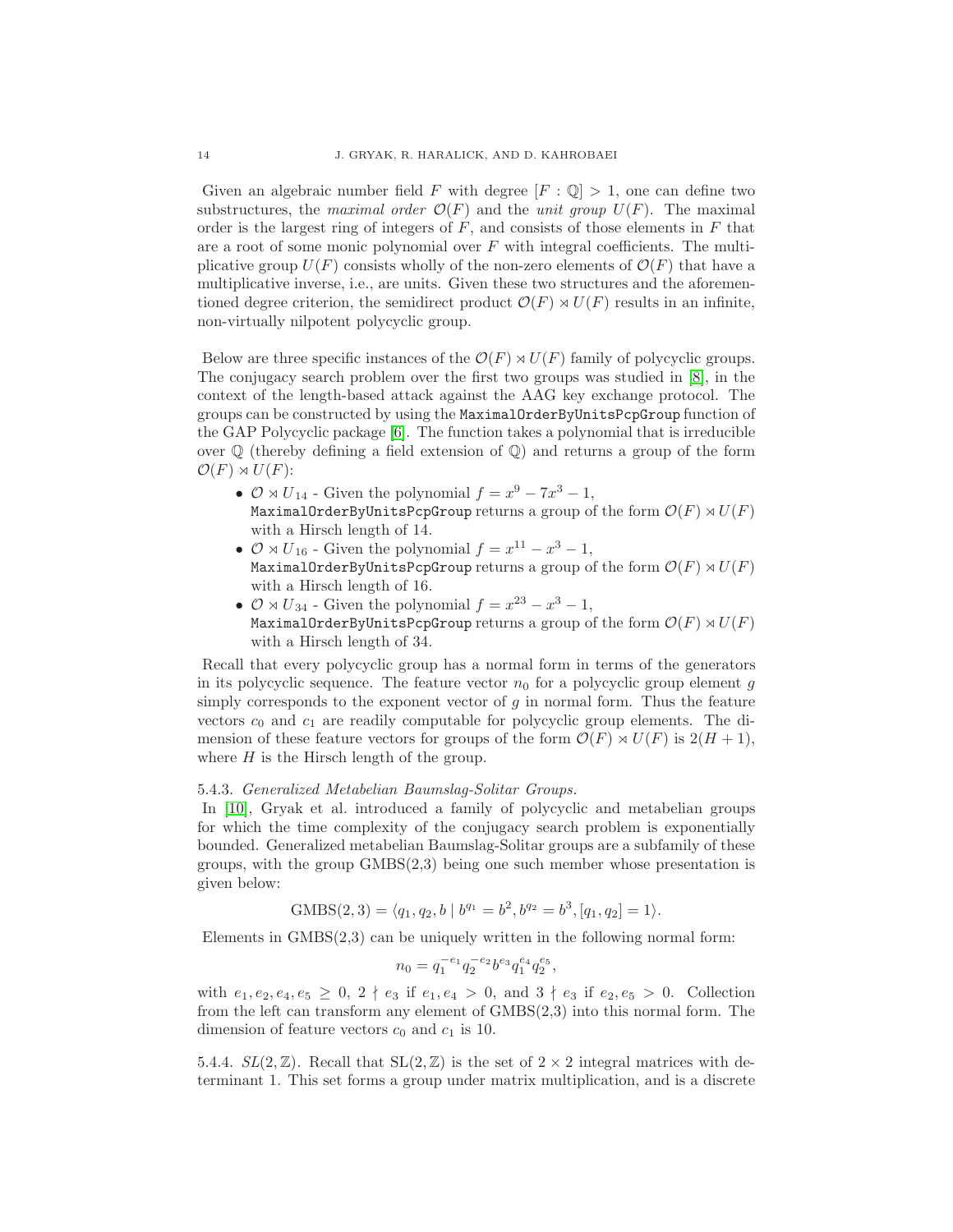subgroup of  $SL(2,\mathbb{R})$ . The group was implemented in GAP with a dual representation: for each element  $x \in SL(2, \mathbb{Z})$  we have a pair  $(m, w)$  of the form

$$
m = \left[ \begin{array}{cc} a & b \\ c & d \end{array} \right], w = w_1 \cdots w_n, w_i \in \{S^{\pm 1}, R^{\pm 1}\},
$$

with  $a, b, c, d \in \mathbb{Z}$  such that  $ad - bc = 1$ , and S and R corresponding to the matrices below that generate  $SL(2, \mathbb{Z})$ :

$$
S=\left[\begin{array}{cc} 0 & -1 \\ 1 & 0 \end{array}\right], R=\left[\begin{array}{cc} 0 & -1 \\ 1 & 1 \end{array}\right].
$$

In this formulation,  $SL(2, \mathbb{Z})$  is an amalgamated free product given by the presentation

$$
SL(2, \mathbb{Z}) \cong \langle S, R \mid S^4 = 1, S^2 = R^3 \rangle.
$$

These generators and attendant presentation were chosen so that a confluent rewriting system could be constructed in GAP via the Knuth-Bendix algorithm. This rewriting system enables us to reduce any word to shortlex normal form efficiently.

In generating the data sets, the length of an element  $x$  was taken to be the length of the word representation of the element, i.e.,  $|x| = |w|$ , as suggested in [\[25\]](#page-21-3). When the matrix form m of the element x is needed, the norm of the matrix,  $||m||$ , can be used as a length measure. We utilized the Frobenius norm, which is calculated as

$$
||m|| = \sqrt{a^2 + b^2 + c^2 + d^2}.
$$

Given that there are two representations for each element, there are multiple normal forms that can be considered. Let  $x = (m, w) \in SL(2, \mathbb{Z})$ . The matrix normal form is simply the "flattened" matrix, i.e., a vector in  $\mathbb{Z}^4$ :

$$
f_m = \langle a, b, c, d \rangle.
$$

For the tree-based classifiers we used the normalized matrix normal form as the feature vector, i.e., for a word  $u = (m_u, w_u)$  we have

$$
f_m = \frac{1}{\|m_u\|} \langle a, b, c, d \rangle,
$$

and for a pair of words u, v with respective matrix representations  $m_u, m_v$ , we concatenate the two unit feature vectors together to form a feature vector for the conjugacy decision problem:

$$
c_m = \langle f_m(m_u) \parallel f_m(m_v) \rangle
$$

For the NTNN classifier we are looking to train on discretely valued data, thus the previous feature vector of normalized matrix entries is not applicable. Attempting to use the unnormalized matrix normal form would be a poor choice, as the frequency distribution of the integral values that comprise the matrix entries is highly skewed. Thus in lieu of the matrix representation for an element we will use its word representation. However, the shortlex normal form for  $SL(2, \mathbb{Z})$  does not have a fixed length. Consequently, we will use the counting subgraph features to transform each reduced word in our formulation of  $SL(2, \mathbb{Z})$  (as an amalgamated free product) to a fixed length feature vector. In particular, we will utilize the feature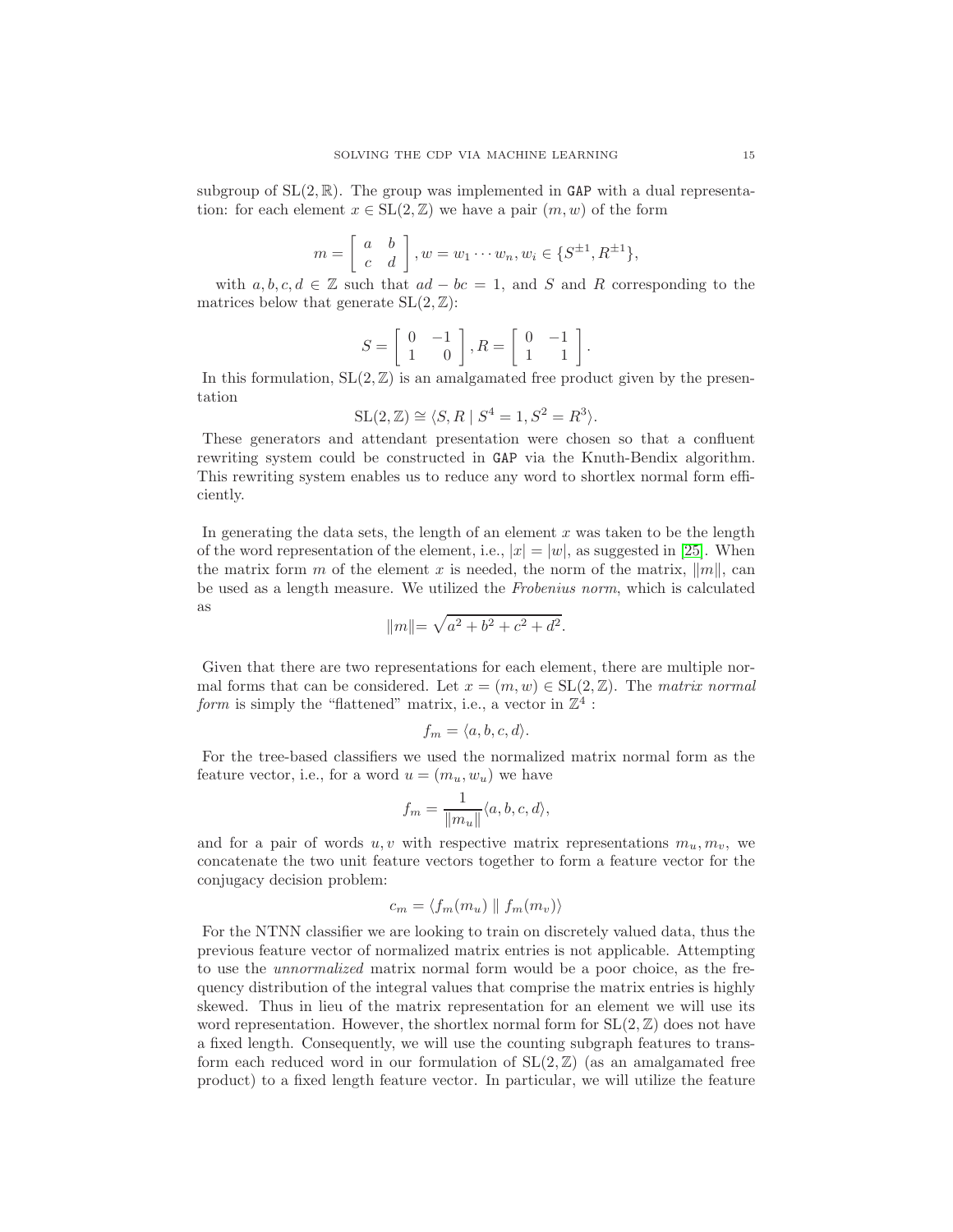vector  $c_2$  that was used for  $BS(1,2)$ . Note however that for  $SL(2,\mathbb{Z})$  the dimension of  $c_2$  is 40.

# <span id="page-15-0"></span>5.5. Experimental Results.

In this section we present the results of the performance of our three classification models on the above test groups. While we tested the all three models over all combinations of their respective parameters, the accuracy results in the tables below represent the single best performing classifier for each group and model. Unless otherwise noted, the feature vector  $c_1$  (weighted normal forms) was used for the tree-based classifiers, while  $c_0$  (unweighted normal forms) was used for the NTNN classifier.

The overall accuracy of a classifier for a particular group masks differences in how that classifier performs over different samples in the verification set. To elucidate these differences, we present two more granular analyses of accuracy: that with respect to word length and another with respect to class.

# 5.5.1. Decision Tree and Random Forests.

Tables [3](#page-15-1) and [4](#page-15-2) below respectively display the accuracy of the best performing decision tree and random forest classifiers for each group. For all classifiers in this section the feature vector  $c_1$  was used, with the exception of the classifiers for  $SL(2, \mathbb{Z})$ , which used the matrix-based vector  $c_m$ .

| Group                        | Method, Split Criterion, Depth            | Accuracy |
|------------------------------|-------------------------------------------|----------|
| BS(1,2)                      | Decision Tree, Entropy, Depth Limit       | 92.00%   |
| $\mathcal{O} \rtimes U_{14}$ | Decision Tree, Entropy, Depth Limit       | 98.49%   |
| $\mathcal{O} \rtimes U_{16}$ | Decision Tree, Entropy, No Depth Limit    | 97.23%   |
| $\mathcal{O} \rtimes U_{34}$ | Decision Tree, Entropy, Depth Limit       | 98.47%   |
| GMBS(2,3)                    | Decision Tree, Gini Impurity, Depth Limit | 95.43%   |
| $SL(2,\mathbb{Z})$           | Decision Tree, Entropy, No Depth Limit    | 96.26%   |

<span id="page-15-1"></span>Table 3. Best Performing Decision Tree Classifiers for All Groups

In optimizing the performance of the decision tree-based classifiers, different combinations of tree depth limits and splitting criteria were considered. For nearly all test groups, using information gain (equivalently, greatest reduction in entropy) resulted in the most accurate classifier. Only for GMBS(2,3) did using Gini impurity result in a higher accuracy, and only by .1%.

| Group                        | Method, Split Criterion, Depth         | Accuracy |
|------------------------------|----------------------------------------|----------|
| BS(1,2)                      | Random Forest, Entropy, No Depth Limit | 93.64\%  |
| $\mathcal{O} \rtimes U_{14}$ | Random Forest, Entropy, No Depth Limit | 98.69%   |
| $\mathcal{O} \rtimes U_{16}$ | Random Forest, Entropy, Depth Limit    | 98.19%   |
| $\mathcal{O} \rtimes U_{34}$ | Random Forest, Entropy, No Depth Limit | 98.89%   |
| GMBS(2,3)                    | Random Forest, Entropy, No Depth Limit | 96.49%   |
| $SL(2,\mathbb{Z})$           | Random Forest, Entropy, No Depth Limit | 97.47%   |

<span id="page-15-2"></span>Table 4. Best Performing Random Forest Classifiers for All Groups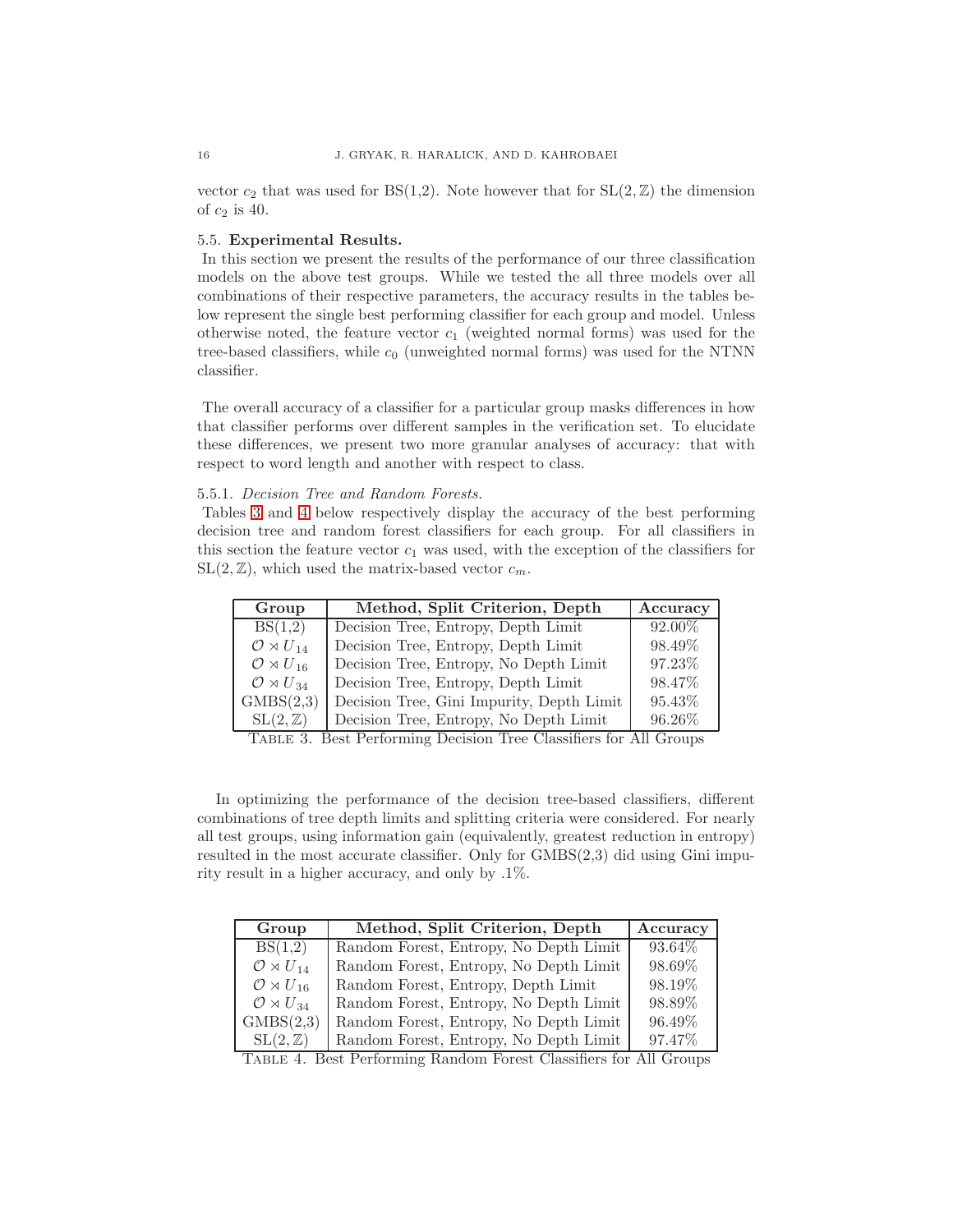For all groups tested, the random forest classifier performed better than a single decision tree, and again information gain resulted in the most accurate classification. Limiting the depth of the tree (or trees in the case of random forests) to  $\log_2 N - 1$ , where N is the total number of samples, slightly improved the results when using Gini impurity as the splitting criterion, but did not do so when using information gain.

The generalization error for random forests approaches zero as additional trees are included in the forest. For example, the table below lists the classification accuracy for random forest classifiers on the group  $\mathcal{O} \rtimes U_{34}$  with different numbers of trees. Note the diminishing marginal increases in accuracy as the number of trees increases (as this is a stochastic process, increases in accuracy are not strictly monotonic):

| <b>Trees</b> | Accuracy |
|--------------|----------|
| 10           | 98.89%   |
| 15           | 99.17%   |
| 20           | 99.07%   |
| 30           | 99.20%   |
| 50           | 99.31%   |
| 100          | 99.39%   |
| 200          | 99.41\%  |

TABLE 5. Accuracy of Random Forest Classifiers for  $\mathcal{O} \rtimes U_{34}$  with Increasingly Large Forests

#### 5.5.2. NTNNs.

Table [6](#page-16-0) below displays the accuracy of the best performing NTNN classifiers for each group. The table indicates the total number of patterns  $M$  and pattern size  $P$ used with each classifier. The decision criterion used for each classifier is recorded in parentheses to the right of the accuracy entry, with  $(\Sigma)$  indicating that voting majority was used, while (log) indicating that logarithm voting majority was used instead.

| Group                        | М   |   | Accuracy           |
|------------------------------|-----|---|--------------------|
| BS(1,2)                      | 30  | 4 | $92.41\%$ (log)    |
| $\mathcal{O} \rtimes U_{14}$ | 20  | 3 | $98.77\%$ (log)    |
| $\mathcal{O} \rtimes U_{16}$ | 20  | 5 | 98.46\% $(\Sigma)$ |
| $\mathcal{O} \rtimes U_{34}$ | 100 | 3 | $99.50\%$ (log)    |
| GMBS(2,3)                    | 30  | 4 | 96.13\% $(\Sigma)$ |
| $SL(2,\mathbb{Z})$           | 50  | 4 | $99.81\%$ (log)    |

<span id="page-16-0"></span>Table 6. Best Performing NTNN Classifiers for All Groups

For the group  $BS(1,2)$ , the use of the feature vector  $c_2$  produced a marked improvement in accuracy as compared to  $c_0$ . The accuracy of the NTNN classifier depicted in Table [6](#page-16-0) above uses  $c_2$ . We ran the full array of tests over all  $(M, P)$ pairs for  $c_2$ , but ran only three additional tests using the  $c_4$  feature vector, as in these initial tests we did not see any improvement in the performance of the NTNN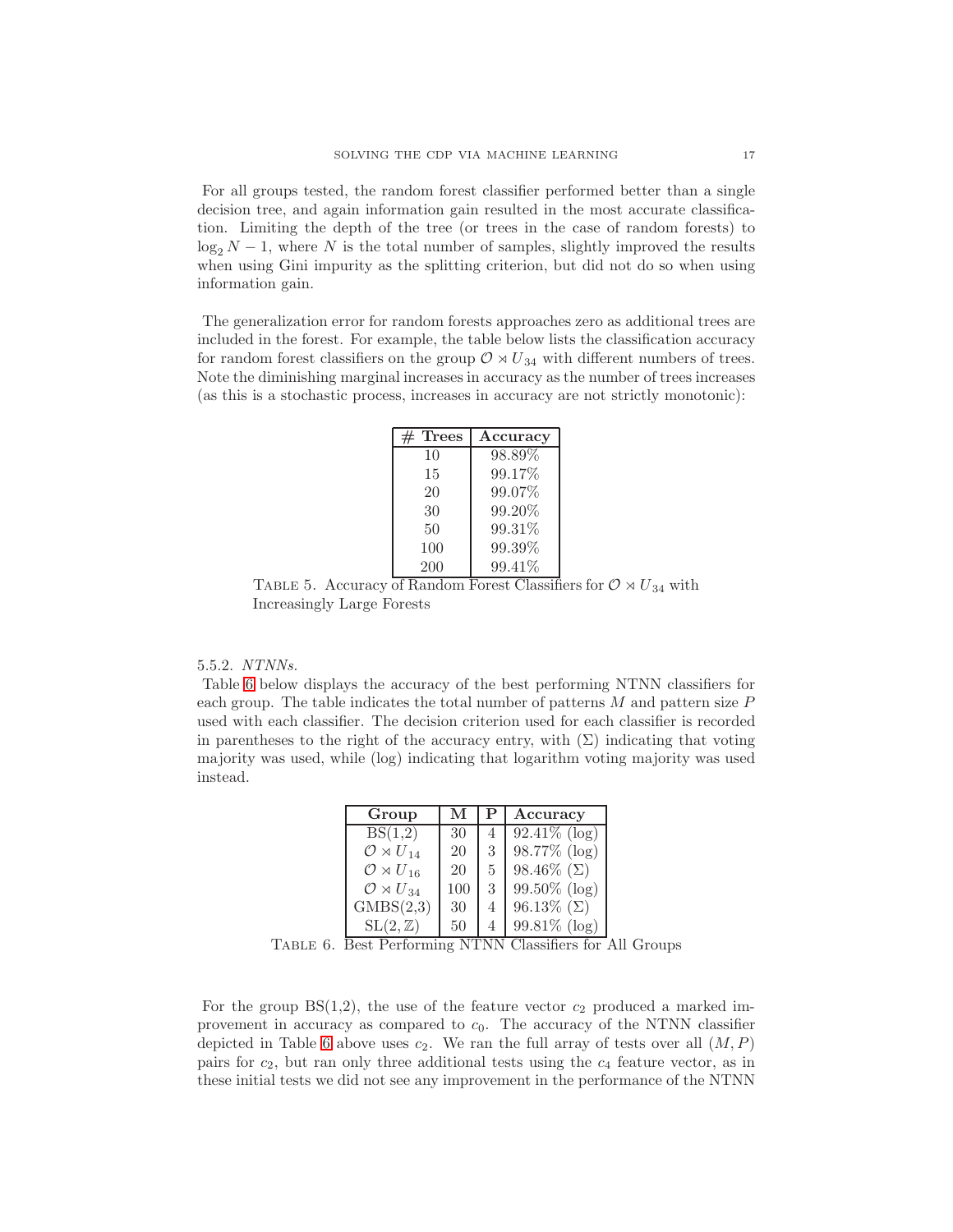classifier as compared to using  $c_2$ .

The NTNN classifier for  $SL(2, \mathbb{Z})$  depicted in Table [6](#page-16-0) was not only the best performing NTNN classifier but the best performing classifier for any model and group tested. The feature vector used for this classifier was also  $c_2$ , which is of dimension 40 as compared to 48 for  $BS(1,2)$ .

The classifiers for the remaining groups utilized the feature vector  $c_0$ . All NTNN classifiers for the  $\mathcal{O} \rtimes U_H$  groups had accuracies above 98%. The classifier for GMBS $(2,3)$ , with an accuracy above 96%, performed better than that for  $BS(1,2)$ but worse than those for the other test groups.

### 5.5.3. Accuracy with Respect to Word Length.

The length of a word with respect to a generating set is a crucial measurement throughout group theory. Word length, rather than bit length, is the standard input size parameter for group-theoretic algorithms. The growth rate of a group, which depends on word length, can determine algebraic properties such as nilpotency. Recall that in non-commutatively cryptography, the word length corresponds to key size. Thus, it is important to consider how well our system performs with respect to the word length.

In analyzing the performance of our classifiers, we looked for a length threshold L that would provide the greatest difference in accuracy between words below and above this demarcation. To calculate  $L$  for each group, we first calculated the accuracy of the best performing NTNN classifier for each length and class over the verification dataset  $S_v$ . We then determined the inflection points in this data via second order finite differences. The threshold L was then set to the length that resulted in the greatest difference in accuracy. The results for each class and group are listed in the table below:

|                              |                               |    | Accuracy      |              |
|------------------------------|-------------------------------|----|---------------|--------------|
| Group                        | Class                         | L  | $\,< L$<br> w | $ w  \geq L$ |
| BS(1,2)                      | Conjugate                     | 16 | $30.00\%$     | 88.82\%      |
|                              | Non-Conjugate                 | 14 | 84.44\%       | 96.75%       |
| $\mathcal{O} \rtimes U_{14}$ | $\overline{\text{Conjugate}}$ | 10 | 94.00%        | 99.98%       |
|                              | Non-Conjugate                 | 11 | 80.00%        | 97.69%       |
| $\mathcal{O} \rtimes U_{16}$ | Conjugate                     | 7  | 95.00%        | 99.51\%      |
|                              | Non-Conjugate                 | 21 | 86.25%        | 97.59%       |
| $\mathcal{O} \rtimes U_{34}$ | Conjugate                     | 7  | 55.00%        | 99.23\%      |
|                              | Non-Conjugate                 | 36 | 97.74%        | 99.93%       |
| GMBS(2,3)                    | Conjugate                     | 17 | 88.33%        | 97.48%       |
|                              | Non-Conjugate                 | 9  | 100%          | 94.86%       |
| $SL(2,\mathbb{Z})$           | Conjugate                     | 17 | 90.83%        | 99.98%       |
|                              | Non-Conjugate                 | 7  | 90.00%        | 99.77%       |

Table 7. Accuracy with Respect to Word Length and Class for Tested Groups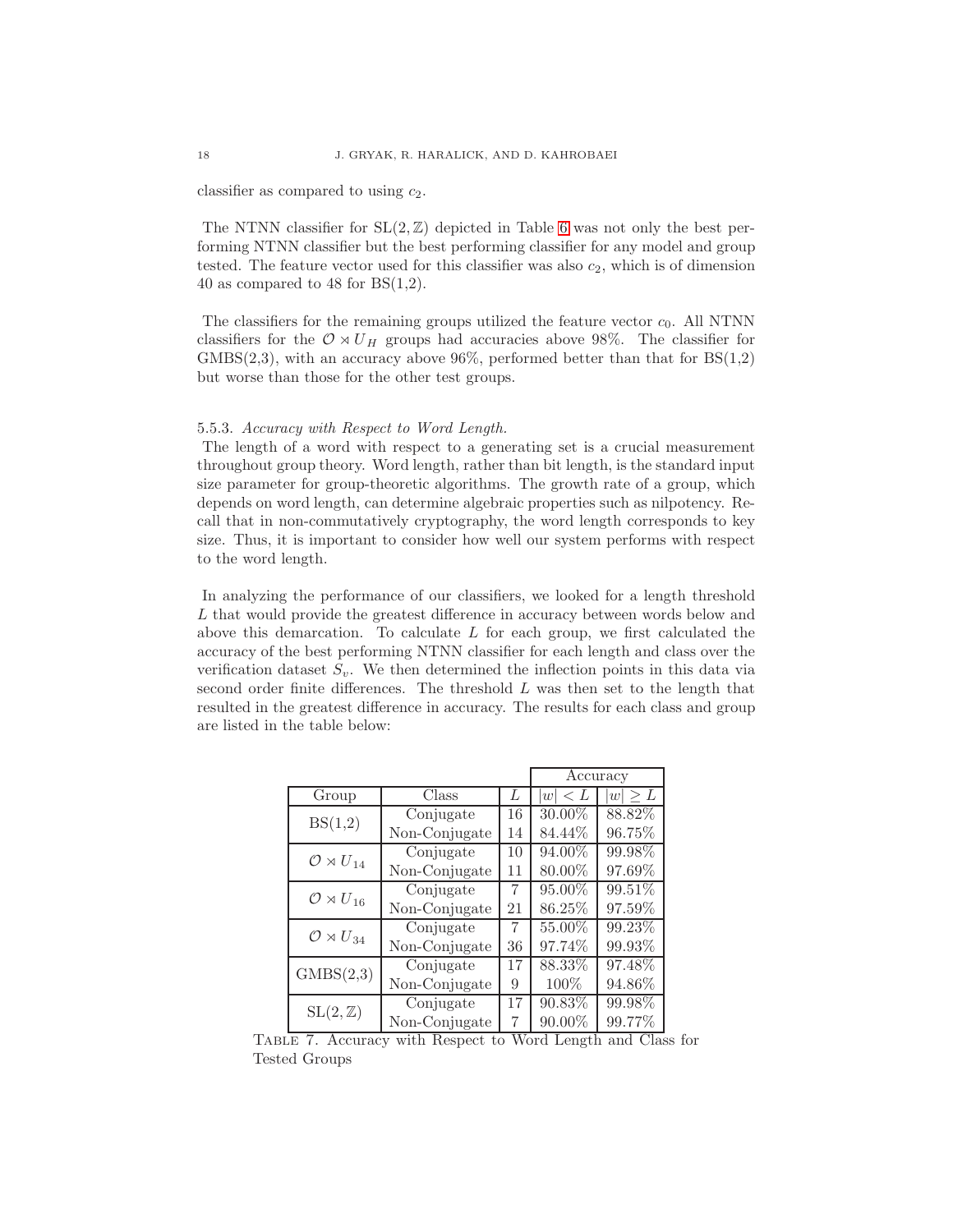From the above table one can readily observe that classification is more accurate on longer words than shorter ones, with the only exception being the non-conjugate elements of  $GMBS(2,3)$ . For  $BS(1,2)$  the classifier performed very poorly on short conjugate pairs. For the non-virtually nilpotent polycyclic groups, conjugate pair accuracy was over 99% for words of length greater than 10, while for non-conjugate pairs the length threshold required to achieve this performance level increased along with Hirsch length. The  $SL(2,\mathbb{Z})$  classifier performed very well in both classes with words greater than 17 in length.

#### 5.5.4. Accuracy with Respect to Class.

By examining the confusion matrices for the best classifier for each group, we can observe the accuracy for each class of elements in our data set. The accuracies depicted in the table below are for the best performing NTNN classifier for each group, which, with the exception of  $BS(1,2)$ , is the best performing classifier for all groups. All classifiers achieved higher accuracy on the class of conjugate elements than the class of non-conjugate elements, with the exception of  $BS(1,2)$ , which in addition had the lowest accuracy results of all groups tested.

|                                         | Accuracy by Class |               |  |
|-----------------------------------------|-------------------|---------------|--|
| Group                                   | Conjugate         | Non-Conjugate |  |
| BS(1,2)                                 | 88.17%            | 96.64%        |  |
| $\overline{\mathcal{O} \rtimes U}_{14}$ | 99.95%            | 97.58%        |  |
| $\overline{\mathcal{O} \rtimes U}_{16}$ | 99.50%            | 97.41%        |  |
| $\overline{\mathcal{O}\rtimes U_{34}}$  | 99.14%            | 99.86%        |  |
| $\overline{\text{GMBS}(2,3)}$           | 97.37%            | 94.88%        |  |
| $SL(2,\mathbb{Z})$                      | 99.87%            | 99.75%        |  |

Table 8. Accuracy by Class for Tested Groups

5.5.5. Accuracy on Different Data Collections. All of the previous experimental results and analysis were performed on models trained and optimized for each group G over the original data collection  $D_0(G)$ . Recall from section [5.3](#page-9-0) that we generated additional data sets  $D_1(G), D_2(G)$ , and  $D_3(G)$  with increasingly varied word lengths to verify that our experimental results were not due to the particular word lengths we chose to use in our original experiments.

. For each data collection new models were trained and optimized for each group. For the new NTNN models we used the number of patterns  $M$  and pattern size  $P$ of the best performing NTNN model for each group as indicated in Table [6.](#page-16-0) The table below depicts the results of testing the various models on the different data collections (see Table [2](#page-11-0) on page [12](#page-11-0) for the composition of each data collection). For brevity, we include the accuracy and type of the single best performing model for each group and data collection. Despite the changes in word lengths within each data collection classification accuracy was maintained.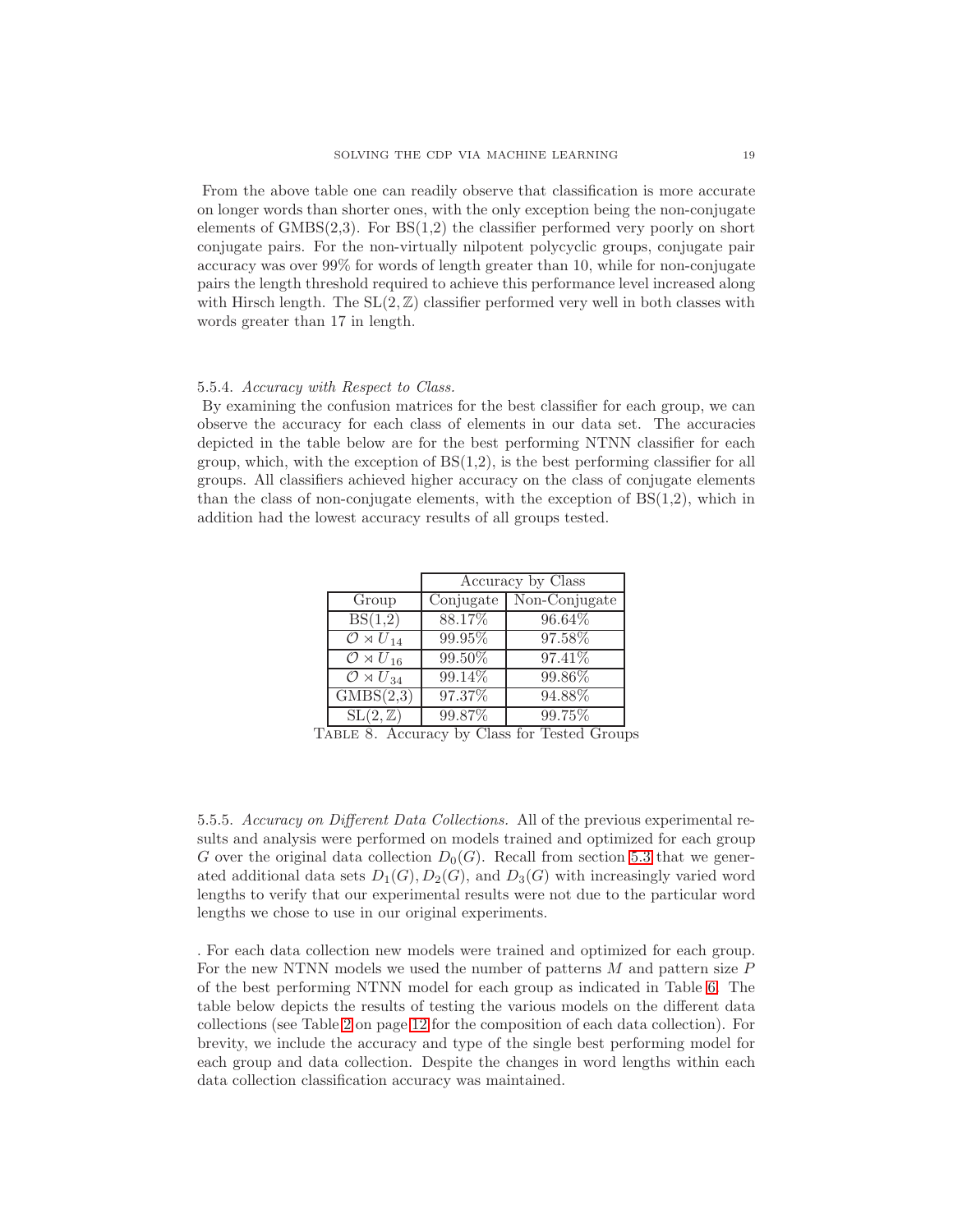|                                        | Data Collection                        |                                         |                              |                              |  |
|----------------------------------------|----------------------------------------|-----------------------------------------|------------------------------|------------------------------|--|
| Group                                  | $D_0$                                  | $\mathbf{D}_1$                          | $\mathbf{D}_2$               | $\mathbf{D}_3$               |  |
| BS(1,2)                                | $93.64\%$ (F <sub>e</sub> )            | 93.20\% $(F_a)$                         | 95.30\% $(F_e)$              | 98.86\% $(F_e)$              |  |
| $\mathcal{O} \rtimes U_{14}$           | $98.77\%$ (N <sub>l</sub> )            | $98.67\%$ (F <sub>ed</sub> )            | $98.38\%$ (F <sub>ed</sub> ) | 99.75% $(N_l)$               |  |
| $\mathcal{O} \rtimes U_{16}$           | $98.46\%$ (N <sub>s</sub> )            | $\overline{97.24\%}$ (F <sub>ed</sub> ) | $96.65\%$ (F <sub>ed</sub> ) | $99.11\%$ (F <sub>a</sub> )  |  |
| $\mathcal{O} \rtimes U_{34}$           | 99.50\% $(N_l)$                        | $98.72\%$ (F <sub>ed</sub> )            | 98.28\% $(F_{ed})$           | $99.29\%$ (N <sub>l</sub> )  |  |
| GMBS(2,3)                              | $\overline{96.49\%}$ (F <sub>e</sub> ) | 95.22\% $(F_e)$                         | 96.45\% (N <sub>s</sub> )    | $99.13\%$ (F <sub>qd</sub> ) |  |
| $\overline{\mathrm{SL}(2,\mathbb{Z})}$ | $99.81\%$ (N <sub>l</sub> )            | 99.91\% $(F_q)$                         | $93.89\%$ (F <sub>e</sub> )  | $97.38\%$ (F <sub>a</sub> )  |  |

Table 9. Best Performing Classifiers By Data Collection - The model for each group and data collection is denoted in parentheses next to its accuracy as follows: Random (F)orest using (e)ntropy or  $(g)$ ini coefficient, with  $(d)$  indicating a tree depth limit;  $(N)$ TNN using voting majority (s) or log voting majority (l).

# 6. Conclusion

In conclusion, we have shown how the pattern recognition techniques for free groups developed in [\[12\]](#page-20-3) can be extended to non-free groups. We demonstrated that the conjugacy decision problem in a variety of groups can be solved with very high accuracy using random forests and N-tuple neural networks. For the group  $BS(1,2)$  the random forest classifier performed the best, while for all other groups the NTNN classifiers were the most accurate. The NTNN classifier for  $SL(2, \mathbb{Z})$  was the best performing one for any model and group, with an overall accuracy of over 99.8%.

As suggested in [\[12\]](#page-20-3), the successful application of pattern recognition techniques to group-theoretic problems can provide experimental evidence for new conjectures in group theory. The decisions made by the decision trees and n-tuple neural network models used in this paper are readily interpretable, thus enabling a computational group theorist to link the results in the model back to their corresponding algebraic inputs.

We have in fact such a potential conjecture at hand. From the high accuracy of the classifiers across the tested groups it is apparent that there is some underlying mathematical relationship with respect to conjugacy that is responsible for the classifiers' performance. We will perform further analysis on the best performing classifiers to tease out what exactly this mathematical relationship is; a forthcoming paper will bring these additional results to light.

#### **ACKNOWLEDGEMENTS**

We would like to thank Benjamin Fine and Vladimir Shpilrain for their helpful suggestions throughout the development of this work. We would also like to thank the reviewers for their constructive questions, comments, and corrections. Delaram Kahrobaei is partially supported by a PSC-CUNY grant from the CUNY Research Foundation, the City Tech Foundation, and ONR (Office of Naval Research) grants N000141210758 and N00014-15-1-2164.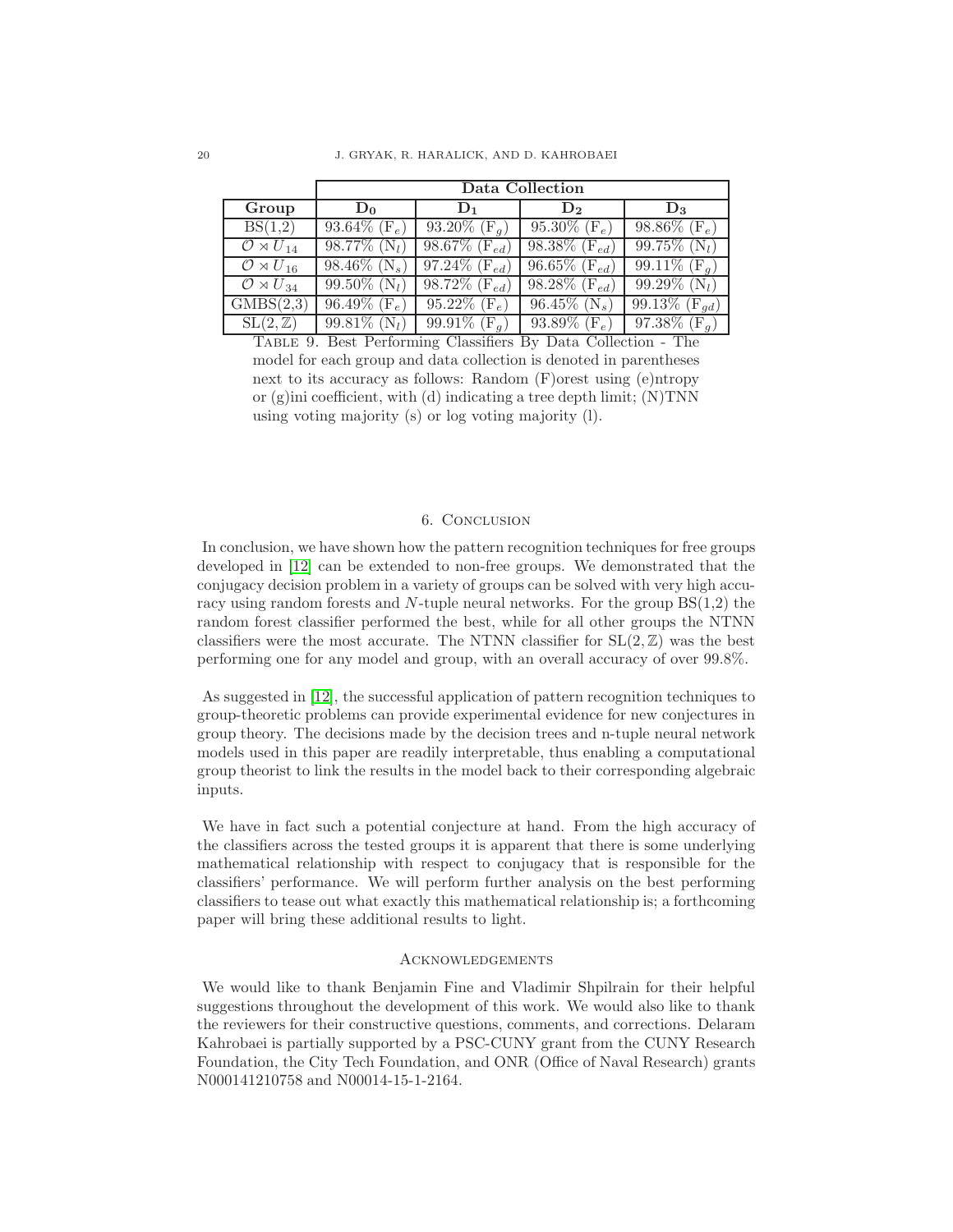#### **REFERENCES**

- <span id="page-20-18"></span><span id="page-20-8"></span>[1] GAP – Groups, Algorithms, and Programming, Version 4.8.5. <http://www.gap-system.org>, 2016.
- [2] Woodrow W. Bledsoe and Iben Browning. Pattern recognition and reading by machine. In Papers presented at the December 1-3, 1959, eastern joint IRE-AIEE-ACM computer conference, pages 225–232. ACM, 1959.
- <span id="page-20-7"></span>[3] Leo Breiman. Random forests. Machine learning, 45(1):5–32, 2001.
- <span id="page-20-0"></span>[4] Keith Conrad. SL(2, Z). http://www.math.uconn.edu/~kconrad/blurbs/grouptheory/SL(2, Z).pdf.
- [5] Max Dehn. Über unendliche diskontinuierliche gruppen. Mathematische Annalen, 71(1):116– 144, 1911.
- <span id="page-20-21"></span>[6] Bettina Eick, Werner Nickel, and Max Horn. Polycyclic, computation with polycyclic groups, Version 2.11. [http://www.icm.tu-bs.de/ag\\_algebra/software/polycyclic/](http://www.icm.tu-bs.de/ag_algebra/software/polycyclic/), Mar 2013. Refereed GAP package.
- <span id="page-20-15"></span>[7] David Epstein and Derek Holt. The linearity of the conjugacy problem in word-hyperbolic groups. International Journal of Algebra and Computation, 16(02):287–305, 2006.
- <span id="page-20-20"></span>[8] David Garber, Delaram Kahrobaei, and Ha T. Lam. Length-based attack for polycyclic groups. Journal of Mathematical Cryptology, De Gruyter, pages 33–44, 2015.
- <span id="page-20-6"></span>[9] Jonathan Gryak and Delaram Kahrobaei. The status of polycyclic group-based cryptography: A survey and open problems. Groups Complexity Cryptology, 8(2):171–186, 2016.
- <span id="page-20-22"></span><span id="page-20-12"></span>[10] Jonathan Gryak, Delaram Kahrobaei, and Conchita Martinez-Perez. On the conjugacy problem in certain metabelian groups. arXiv preprint [arXiv:1610.06503](http://arxiv.org/abs/1610.06503), 2016.
- <span id="page-20-3"></span>[11] Robert Haralick. N-tuple method. University Lecture, 2015.
- [12] Robert Haralick, Alex D. Miasnikov, and Alexei G. Myasnikov. Pattern recognition approaches to solving combinatorial problems in free groups. Computational and Experimental Group Theory: AMS-ASL Joint Special Session, Interactions Between Logic, Group Theory, and Computer Science, January 15-16, 2003, Baltimore, Maryland, 349:197–213, 2004.
- <span id="page-20-4"></span>[13] Derek F. Holt, Bettina Eick, and Eamonn A. O'Brien. Handbook of computational group theory. Discrete Mathematics and its Applications (Boca Raton). Chapman & Hall/CRC, Boca Raton, FL, 2005.
- <span id="page-20-16"></span>[14] Ilya Kapovich, Alexei G. Myasnikov, Paul Schupp, and Vladimir Shpilrain. Generic-case complexity, decision problems in group theory, and random walks. Journal of Algebra, 264(2):665– 694, 2003.
- <span id="page-20-5"></span>[15] Donald E. Knuth and Peter B. Bendix. Simple word problems in universal algebras. Computational Problems in Abstract Algebra, pages 263–297, 1970.
- <span id="page-20-9"></span>[16] Aleksander Kołcz and Nigel M. Allinson. Application of the CMAC input encoding scheme in the N-tuple approximation network. IEE Proceedings-Computers and Digital Techniques, 141(3):177–183, 1994.
- <span id="page-20-10"></span>[17] Aleksander Kołcz and Nigel M. Allinson. N-tuple regression network. Neural networks, 9(5):855–869, 1996.
- <span id="page-20-14"></span>[18] Igor Lysenok, Alexei G. Myasnikov, and Alexander Ushakov. The conjugacy problem in the Grigorchuk group is polynomial time decidable. Groups, Geometry, and Dynamics,  $4(4):813-$ 833, 2010.
- <span id="page-20-19"></span>[19] John Milnor. Growth of finitely generated solvable groups. J. Differential Geom., 2(4):447– 449, 1968.
- <span id="page-20-13"></span>[20] Alexei G. Myasnikov, Vladimir Shpilrain, Alexander Ushakov, and Natalia Mosina. Noncommutative cryptography and complexity of group-theoretic problems, volume 177. American Mathematical Society Providence, RI, USA, 2011.
- <span id="page-20-2"></span>[21] Petr Sergeevich Novikov. On the algorithmic unsolvability of the word problem in group theory. Trudy Matematicheskogo Instituta imeni V.A. Steklova, 44:3–143, 1955.
- <span id="page-20-17"></span>[22] F. Pedregosa, G. Varoquaux, A. Gramfort, V. Michel, B. Thirion, O. Grisel, M. Blondel, P. Prettenhofer, R. Weiss, V. Dubourg, J. Vanderplas, A. Passos, D. Cournapeau, M. Brucher, M. Perrot, and E. Duchesnay. Scikit-learn: Machine learning in Python. Journal of Machine Learning Research, 12:2825–2830, 2011.
- <span id="page-20-1"></span>[23] Emil L Post. Recursive unsolvability of a problem of thue. The Journal of Symbolic Logic, 12(1):1–11, 1947.
- <span id="page-20-11"></span>[24] Richard Rohwer and Michal Morciniec. The theoretical and experimental status of the n-tuple classifier. Neural Networks, 11(1):1–14, 1998.